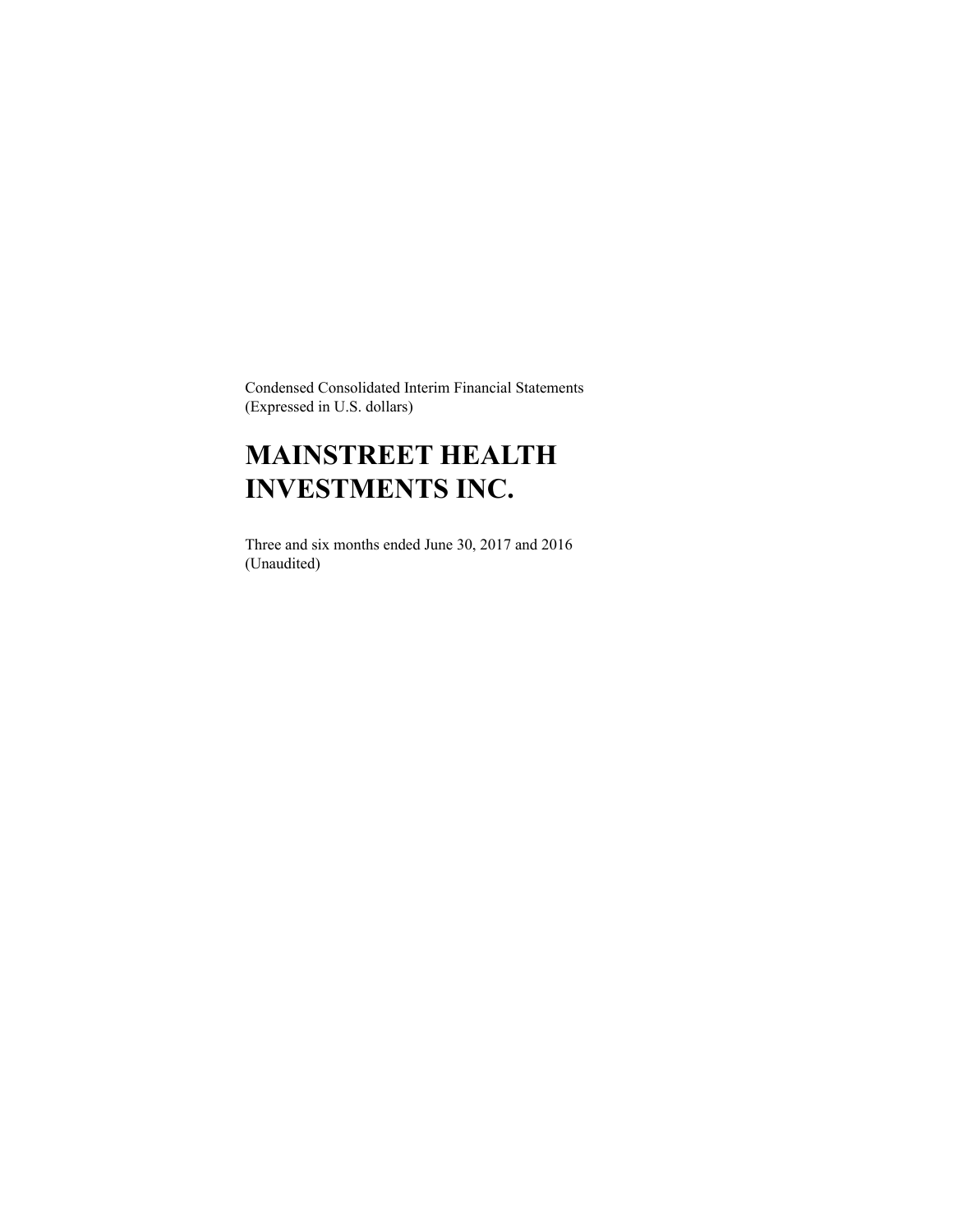Condensed Consolidated Interim Statements of Financial Position (Expressed in thousands of U.S. dollars) (Unaudited)

|                                                          | June 30,<br>2017  |              | December 31,<br>2016 |
|----------------------------------------------------------|-------------------|--------------|----------------------|
| <b>Assets</b>                                            |                   |              |                      |
| Current assets:                                          |                   |              |                      |
| Cash                                                     | \$<br>2,918       | \$           | 7,651                |
| Tenant and other receivables                             | 7,200             |              | 7,040                |
| Other (notes 3 and 16)                                   | 994               |              | 2,122                |
|                                                          | 11,112            |              | 16,813               |
| Non-current assets:                                      |                   |              |                      |
| Loans receivable (note 2)                                | 32,767            |              | 29,081               |
| Derivative instruments (note 8)                          | 1,800             |              | 1,543                |
| Investment in joint ventures (note 5)                    | 950               |              | 917                  |
| Investment properties (note 4)                           | 681,226<br>977    |              | 628,471<br>894       |
| Investment in MS-SW Development Fund Holdings, LLC       | 717,720           |              | 660,906              |
| Total assets                                             | \$<br>728,832     | $\mathbb{S}$ | 677,719              |
| <b>Liabilities and Shareholders' Equity</b>              |                   |              |                      |
| Current liabilities:                                     |                   |              |                      |
| Accounts payable and accrued liabilities                 | \$<br>4,040       | \$           | 2,387                |
| Accrued real estate taxes                                | 7,596             |              | 6,915                |
| Construction payable                                     | 1,734             |              | 6,442                |
| Dividends payable                                        | 1,981             |              | 1,978                |
| Unearned revenue                                         | 153               |              |                      |
| Credit facilities (note 6)<br>Mortgages payable (note 7) | 228,740<br>18,191 |              | 47,889               |
|                                                          | 262,435           |              | 65,611               |
| Non-current liabilities:                                 |                   |              |                      |
| Credit facilities (note 6)                               |                   |              | 225,290              |
| Mortgages payable (note 7)                               | 113,387           |              | 41,827               |
| Convertible debentures (note 9)                          | 41,582            |              | 41,214               |
| Derivative instruments (note 8)                          | 428               |              |                      |
| Deferred tax liability (note 17)                         | 12,927            |              | 5,583                |
| Other non-current liabilities                            | 1,718             |              | 957                  |
|                                                          | 170,042           |              | 314,871              |
| <b>Total liabilities</b>                                 | \$<br>432,477     | \$           | 380,482              |
| Share capital (note 10)                                  | 309,050           |              | 308,551              |
| Contributed surplus                                      | 400               |              | 244                  |
| Convertible debentures                                   | 1,130             |              | 1,130                |
| Cumulative deficit                                       | (14, 811)         |              | (12, 617)            |
| Accumulated other comprehensive income (loss)            | 586               |              | (71)                 |
| Total shareholders' equity                               | 296,355           |              | 297,237              |
| Commitments and contingencies (note 18)                  |                   |              |                      |
| Subsequent events (notes 2 and 16)                       |                   |              |                      |
| Total liabilities and shareholders' equity               | \$<br>728,832     | \$           | 677,719              |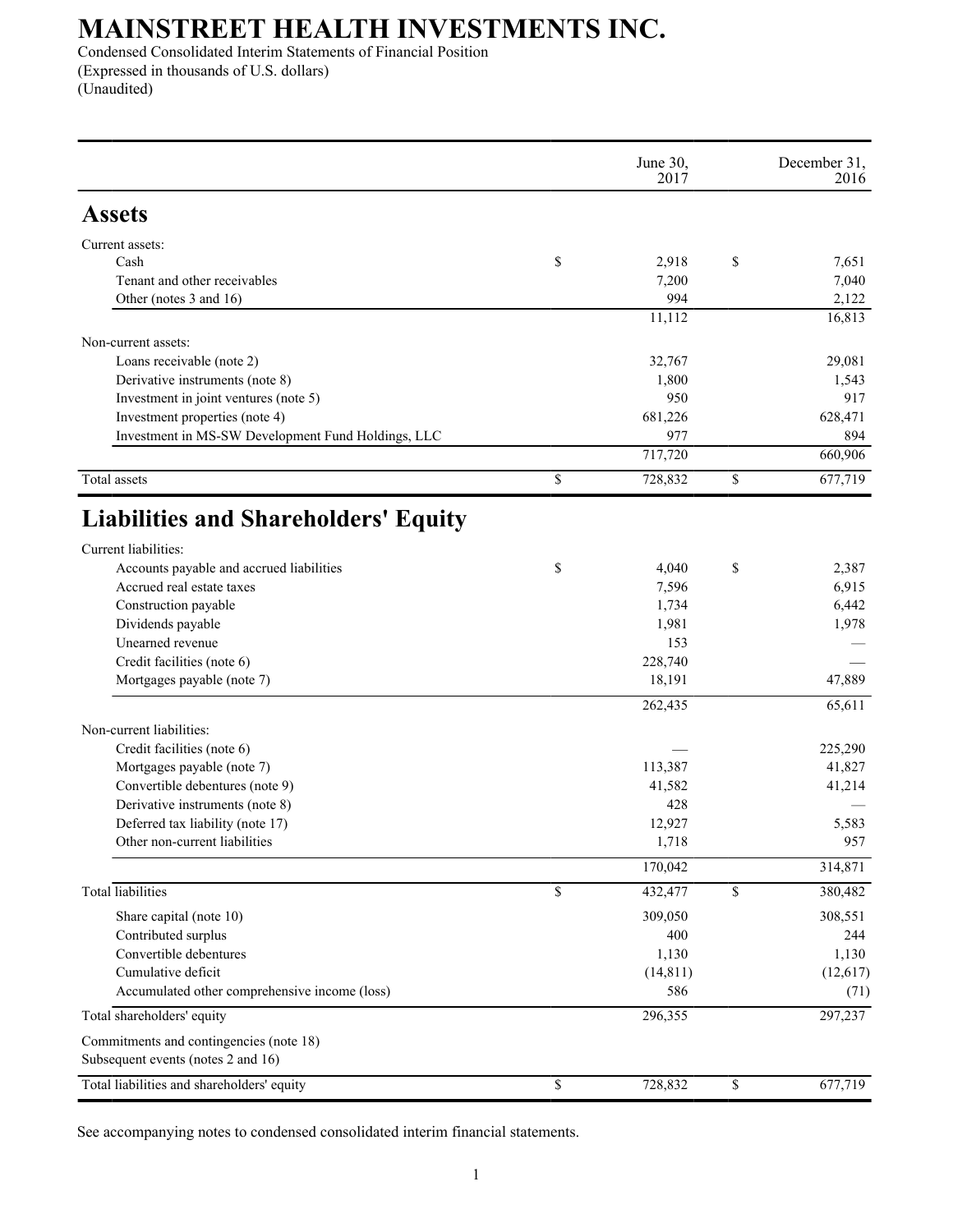Condensed Consolidated Interim Statements of Income (Loss) and Comprehensive Income (Loss) (Expressed in thousands of U.S. dollars, except per share amounts) (Unaudited)

|                                                                        | Three months ended June 30, |         |    |        | Six months ended June 30, |         |    |         |
|------------------------------------------------------------------------|-----------------------------|---------|----|--------|---------------------------|---------|----|---------|
|                                                                        |                             | 2017    |    | 2016   |                           | 2017    |    | 2016    |
| Revenue:                                                               |                             |         |    |        |                           |         |    |         |
| Rental (note 12)                                                       | \$                          | 14,599  | \$ | 8,616  | \$                        | 28,286  | \$ | 15,970  |
| Lease revenue from joint ventures (note 5)                             |                             | 697     |    |        |                           | 1,404   |    |         |
| Other income (notes 2 and 16)                                          |                             | 1,900   |    | 9      |                           | 3,028   |    | 9       |
|                                                                        |                             | 17,196  |    | 8,625  |                           | 32,718  |    | 15,979  |
| Expenses (income):                                                     |                             |         |    |        |                           |         |    |         |
| Finance costs (note 13)                                                |                             | 4,885   |    | 4,030  |                           | 9,231   |    | 8,471   |
| Real estate tax expense                                                |                             | 485     |    |        |                           | 8,344   |    | 4,621   |
| General and administrative expenses (notes 14 and 15)                  |                             | 2,084   |    | 1,396  |                           | 4,471   |    | 1,888   |
| Change in value of investment properties - IFRIC 21                    |                             | 2,043   |    | 1,384  |                           | (3,811) |    | (2,082) |
| Change in value of investment properties (note 4)                      |                             | (1,692) |    | 1,772  |                           | (1,639) |    | 2,593   |
| Change in value of financial instruments (notes 3, 8)<br>and $16$ )    |                             | 1,249   |    | 816    |                           | (936)   |    | 2,666   |
| Income (loss) before income taxes                                      |                             | 8,142   |    | (773)  |                           | 17,058  |    | (2,178) |
| Income tax expense:                                                    |                             |         |    |        |                           |         |    |         |
| Deferred (note 17)                                                     |                             | 3,408   |    |        |                           | 7,341   |    |         |
| Current (note 17)                                                      |                             | 28      |    |        |                           | 28      |    |         |
| Net income (loss)                                                      | $\mathbf S$                 | 4,706   | \$ | (773)  | $\mathsf{\$}$             | 9,689   | \$ | (2,178) |
| Items to be reclassified to net income (loss) in subsequent<br>periods |                             |         |    |        |                           |         |    |         |
| Other comprehensive income:                                            |                             |         |    |        |                           |         |    |         |
| Unrealized income on translation of foreign operations                 |                             | 500     |    |        |                           | 657     |    |         |
| Total comprehensive income (loss)                                      | \$                          | 5,206   | \$ | (773)  | $\mathbf{\hat{S}}$        | 10,346  | \$ | (2,178) |
| Income (loss) per share (note $11$ ):                                  |                             |         |    |        |                           |         |    |         |
| <b>Basic</b>                                                           | \$                          | 0.15    | \$ | (0.09) | \$                        | 0.30    | \$ | (0.40)  |
| Diluted                                                                | \$                          | 0.15    | \$ | (0.09) | \$                        | 0.30    | \$ | (0.40)  |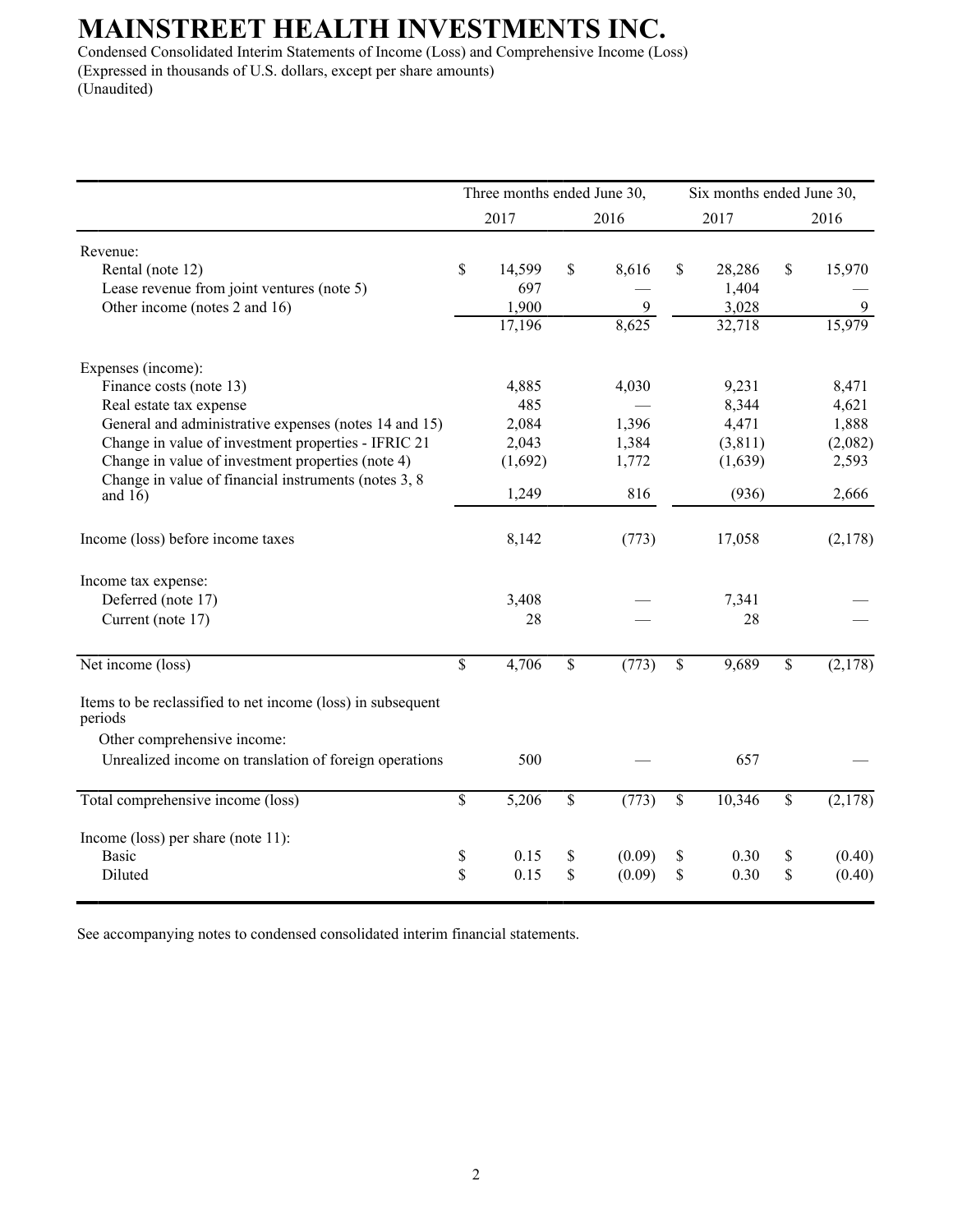Condensed Consolidated Interim Statements of Changes in Shareholders' Equity (Expressed in thousands of U.S. dollars) Six months ended June 30, 2017 and 2016 (Unaudited)

|                                                       | Share capital    | Contributed<br>surplus | Equity<br>component of<br>convertible<br>debentures | Cumulative<br>deficit | Accumulated<br>comprehensive<br>income (loss) | other     | Total    |
|-------------------------------------------------------|------------------|------------------------|-----------------------------------------------------|-----------------------|-----------------------------------------------|-----------|----------|
| Balance, January 1, 2017                              | \$<br>308,551 \$ | 244 \$                 | $1,130$ \$                                          | $(12,617)$ \$         |                                               | $(71)$ \$ | 297,237  |
| Net income                                            |                  |                        |                                                     | 9,689                 |                                               |           | 9,689    |
| Other comprehensive income (loss)                     |                  |                        |                                                     |                       |                                               | 657       | 657      |
| Shares issued                                         | 333              |                        |                                                     |                       |                                               |           | 333      |
| Dividends declared                                    |                  |                        |                                                     | (11, 883)             |                                               |           | (11,883) |
| Shares issued under the Dividend<br>Reinvestment Plan | 166              |                        |                                                     |                       |                                               |           | 166      |
| Proceeds from income support<br>agreement             |                  | 156                    |                                                     |                       |                                               |           | 156      |
| Balance, June 30, 2017                                | \$<br>309,050 \$ | 400S                   | $1,130$ \$                                          | $(14, 811)$ \$        |                                               | 586 \$    | 296,355  |

|                               |   | Share capital | Contributed<br>surplus   | Equity<br>component of<br>convertible<br>debentures | Cumulative<br>deficit | Accumulated<br>other<br>comprehensive<br><i>ncome</i> | Total        |
|-------------------------------|---|---------------|--------------------------|-----------------------------------------------------|-----------------------|-------------------------------------------------------|--------------|
| Balance, January 1, 2016      | S | 20,734 \$     | $-$ \$                   | $-$ \$                                              | $(5,755)$ \$          | $\overline{\phantom{0}}$                              | 14,979<br>-S |
| Loss for the period           |   |               |                          |                                                     | (2,178)               |                                                       | (2,178)      |
| Shares issued                 |   | 221,121       |                          |                                                     |                       |                                                       | 221,121      |
| Issuance costs                |   | (9,936)       |                          |                                                     |                       |                                                       | (9,936)      |
| Distributions to shareholders |   |               |                          |                                                     | (1,386)               |                                                       | (1,386)      |
| Balance, June 30, 2016        |   | 231,919 \$    | $\overline{\phantom{0}}$ |                                                     | $(9,319)$ \$          |                                                       | 222,600      |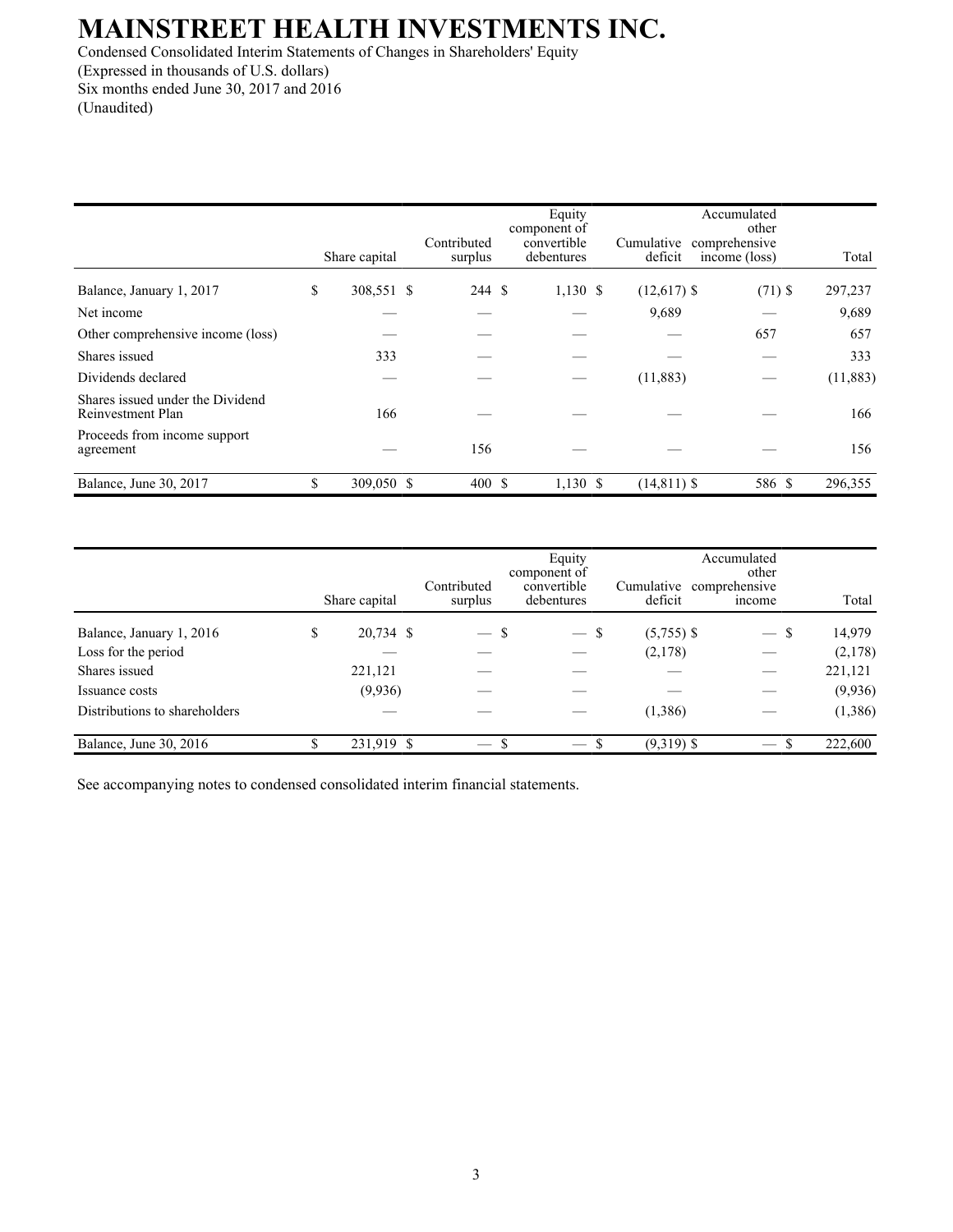Condensed Consolidated Interim Statements of Cash Flows (Expressed in thousands of U.S. dollars)

Six months ended June 30, 2017 and 2016

|                                                                               | Six months ended June 30, |    |           |
|-------------------------------------------------------------------------------|---------------------------|----|-----------|
|                                                                               | 2017                      |    | 2016      |
| Cash flows from operating activities:                                         |                           |    |           |
| Net income (loss)                                                             | \$<br>9,689               | \$ | (2,178)   |
| Items not involving cash:                                                     |                           |    |           |
| Fair value adjustment of investment properties                                | (1,639)                   |    | 2,593     |
| Fair value adjustment of financial instruments                                | (936)                     |    | 2,666     |
| Straight-line rent                                                            | (2,747)                   |    | (1,765)   |
| Finance costs                                                                 | 9,231                     |    | 8,471     |
| Change in fair value of investment in MS-SW Development<br>Fund Holdings, LLC | (83)                      |    |           |
| Deferred income tax                                                           | 7,341                     |    |           |
| Listing expense                                                               |                           |    | 700       |
| Interest paid                                                                 | (6,612)                   |    | (6, 521)  |
| Change in non-cash operating working capital:                                 |                           |    |           |
| Tenant and other receivables                                                  | (679)                     |    |           |
| Accounts payable and accrued liabilities                                      | 229                       |    | 704       |
| Unearned revenue                                                              | 153                       |    | 227       |
| Other assets                                                                  | 2,310                     |    | (748)     |
| Other liabilities                                                             | 1,095                     |    | 185       |
| Real estate taxes payable                                                     | 681                       |    | (2, 427)  |
| Net cash provided by operating activities                                     | \$<br>18,033              | \$ | 1,907     |
| Cash flows from financing activities:                                         |                           |    |           |
| Proceeds from credit facilities                                               | \$<br>29,991              | \$ | 34,601    |
| Payments on credit facilities                                                 | (24, 847)                 |    | (31,616)  |
| Debt issuance costs paid                                                      | (3, 454)                  |    | (433)     |
| Proceeds from mortgages payable                                               | 80,141                    |    |           |
| Payments of mortgages payable                                                 | (38, 165)                 |    |           |
| Proceeds from notes payable                                                   |                           |    | 3,900     |
| Repayments of notes payable                                                   |                           |    | (6,400)   |
| Proceeds from issuance of shares                                              |                           |    | 109,250   |
| Payments for share issuance costs                                             |                           |    | (9,936)   |
| Dividends paid to common shareholders                                         | (11, 714)                 |    |           |
| Proceeds from income support agreement                                        | 156                       |    |           |
| Proceeds from issuance of preferred equity                                    |                           |    | 10,300    |
| Repayment of preferred equity                                                 |                           |    | (10, 300) |
| Cash provided by financing activities                                         | \$<br>32,108              | \$ | 99,366    |
| Cash flows from investing activities                                          |                           |    |           |
| Additions to investment properties                                            | \$<br>(47, 014)           | \$ | (86, 728) |
| Construction payable                                                          | (4,708)                   |    |           |
| Deposit paid for acquisitions                                                 |                           |    | (1,000)   |
| Issuance of loans receivable                                                  | (3, 152)                  |    | (2,520)   |
| Prepaid acquisition costs                                                     |                           |    | (143)     |
| Cash used in investing activities                                             | \$<br>(54, 874)           | \$ | (90, 391) |
| (Decrease) increase in cash and cash equivalents                              | (4,733)                   |    | 10,882    |
| Cash and cash equivalents, beginning of period                                | 7,651                     |    | 7,189     |
| Cash and cash equivalents, end of period                                      | \$<br>2,918               | \$ | 18,071    |
|                                                                               |                           |    |           |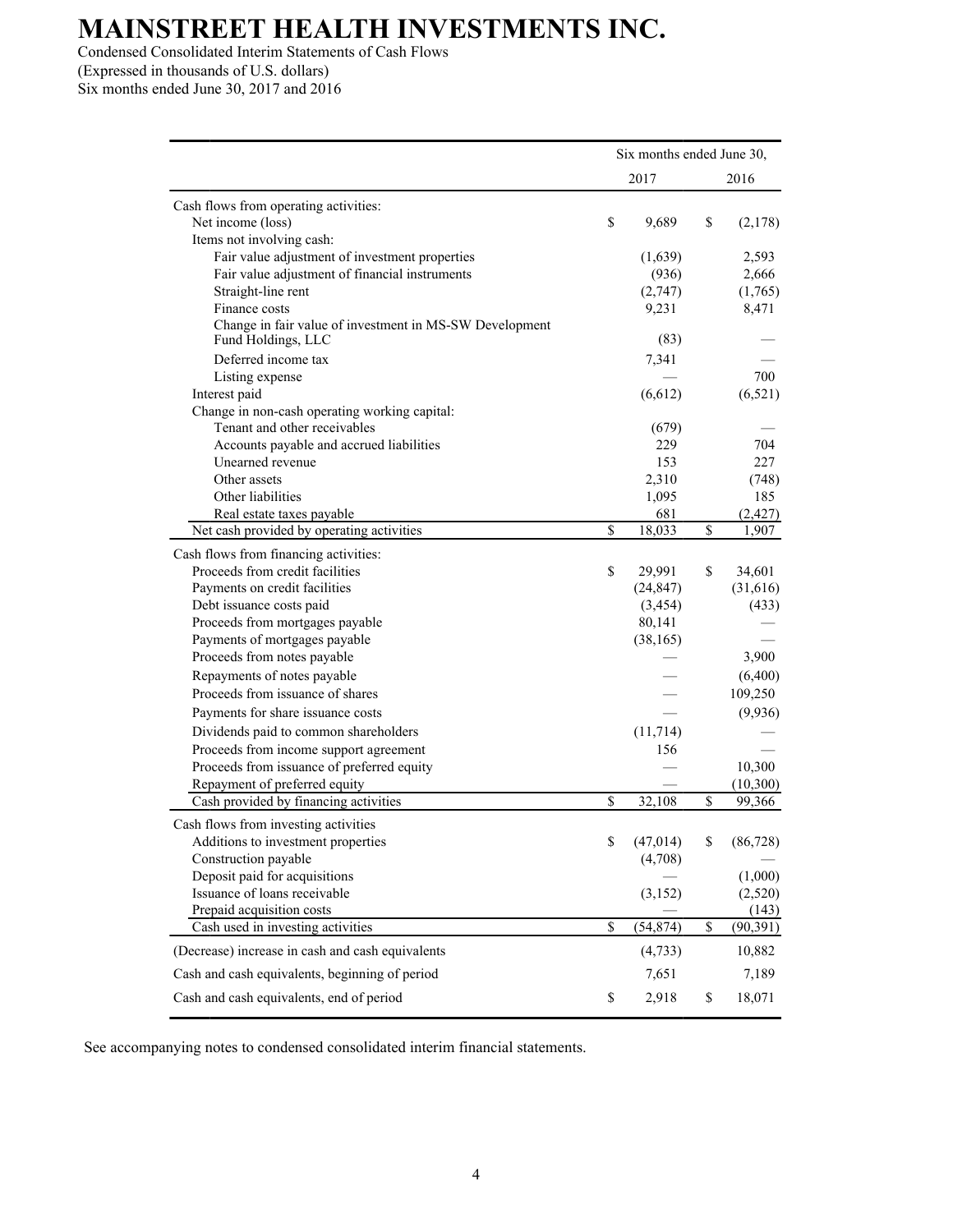Notes to Condensed Consolidated Interim Financial Statements

(Expressed in thousands of U.S. dollars unless otherwise noted, except share and per share amounts) Three and six months ended June 30, 2017 and 2016

Mainstreet Health Investments Inc. (the "Company'') was incorporated on May 31, 2007 under the Business Corporations Act (Ontario). Effective April 4, 2016, the Company changed its name from "Kingsway Arms Retirement Residences Inc." to "Mainstreet Health Investments Inc." and continued under the laws of the Province of British Columbia. The Company's registered office is 2500 - 700 W Georgia Street, Vancouver, British Columbia V7Y 1B3.

On April 4, 2016, the Company acquired Mainstreet Investment Company, LLC's ("MS Investment") interest in a joint venture, Mainstreet Health Holdings Inc. ("MHI Holdco"), for consideration consisting of the issuance of 81,160,000 common shares and 307,659,850 non-voting shares of the Company. MS Investment is owned 100% by the chairman of the Company.

On May 26, 2016, the Company filed a prospectus relating to an offering ("the Offering") of 9,500,000 common shares of the Company. Upon completion of the offering on June 2, 2016, the Company acquired the remaining shares of MHI Holdco subsequent to the conversion of the outstanding 2015 Convertible Debentures of MHI Holdco into common shares of MHI Holdco. This acquisition is a reverse takeover transaction which has been accounted for as an asset acquisition in which MHI Holdco has been identified as the acquirer of the Company and the acquisition has been recorded in accordance with IFRS 2, Share-based Payment. As the former shareholder of MHI Holdco owned a controlling interest in the Company at the closing of the transaction, the financial statements of the Company reflect the historical results of MHI Holdco and the acquisition of the net assets of the Company at fair value on the date of closing.

The Company has been formed primarily to own income-producing seniors housing and care properties throughout the United States and Canada. Specifically, the Company will look to acquire and invest in properties which offer predominately transitional care, long-term care, memory care assisted living and independent living programs that are leased to operators under triple-net leases. At June 30, 2017, the Company owns a portfolio of 38 seniors housing and care properties.

## **1. Basis of preparation:**

### *Statement of compliance:*

These condensed consolidated interim financial statements have been prepared in accordance with International Accounting Standard ("IAS") 34, Interim Financial Reporting, as issued by the International Accounting Standards Board ("IASB"). The condensed consolidated interim financial statements do not include all of the information required for full annual financial statements and should be read in conjunction with the Company's annual consolidated financial statements for the year ended December 31, 2016 issued on March 29, 2017, and which have been prepared in accordance with International Financial Reporting Standards ("IFRS"), as issued by the IASB.

These condensed consolidated interim financial statements were approved by the Board of Directors of the Company and authorized for issuance on August 8, 2017.

These condensed consolidated interim financial statements follow the same accounting policies and methods of application as the consolidated financial statements as at and for the year ended December 31, 2016.

### *Future changes in accounting policies:*

On July 24, 2014, the IASB issued the complete IFRS 9, Financial Instruments ("IFRS 9"). The effective date of IFRS 9 is for annual periods beginning on or after January 1, 2018 and it must be applied retrospectively with some exemptions. Early adoption is permitted. The restatement of prior periods is not required and is only permitted if information is available without the use of hindsight. IFRS 9 introduces new requirements for the classification and measurement of financial assets, changes to financial liabilities, amendments to the impairment model for "expected credit loss", and a new general hedge accounting standard, which aligns hedge accounting more closely with risk management. The Company is currently assessing the impact of IFRS 9 and intends to adopt the new standard on the required effective date, January 1, 2018. The Company expects to complete its assessment of the impact of adopting IFRS 9 during the second half of 2017, and the extent of the impact of adoption has not yet been determined.

On May 28, 2014, the IASB issued IFRS 15, Revenue from Contracts With Customers ("IFRS 15"). The new standard is effective for annual periods beginning on or after January 1, 2018. Earlier application is permitted. IFRS 15 will replace IAS 11, Construction Contracts, IAS 18, Revenue, International Financial Reporting Interpretations Committee ("IFRIC") 13,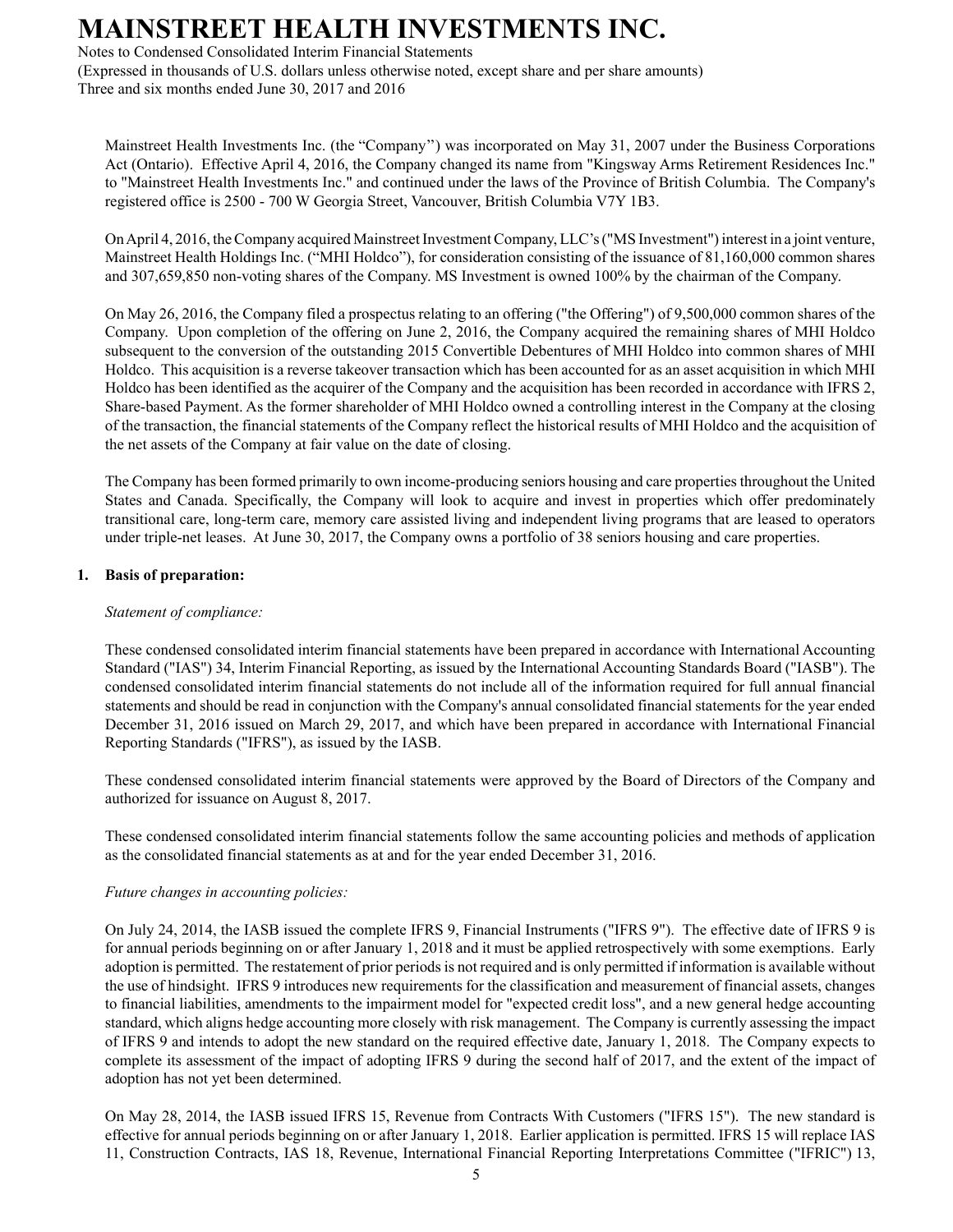Notes to Condensed Consolidated Interim Financial Statements

(Expressed in thousands of U.S. dollars unless otherwise noted, except share and per share amounts) Three and six months ended June 30, 2017 and 2016

Customer Loyalty Programs, IFRIC 15, Agreements for the Construction of Real Estate, IFRIC 18, Transfer of Assets from Customers, and Standing Interpretation Committee 31, Revenue - Barter Transactions Involving Advertising Services. The standard contains a single model that applies to contracts with customers and two approaches to recognizing revenue: at a point in time or over time. The model features a contract-based five-step analysis of transactions to determine whether, how much and when revenue is recognized. New estimates and judgmental thresholds have been introduced, which may affect the amount and/or timing of revenue recognized. The new standard applies to contracts with customers. It does not apply to insurance contracts, financial instruments or lease contracts, which fall in the scope of other IFRS. The Company is currently assessing the impact of IFRS 9 and intends to adopt the new standard on the required effective date, January 1, 2018. The Company expects to complete its assessment of the impact of adopting IFRS 9 during the second half of 2017, and the extent of the impact of adoption has not yet been determined.

## **2. Loans receivable:**

The Company has issued mezzanine loans to entities which are wholly owned subsidiaries of Mainstreet Property Group, LLC ("Mainstreet LLC"), which is majority owned by the chairman of the Company and is a related party (see note 16). The loans have been issued for the development of seniors housing and care properties in the United States. The mezzanine loans provide for annual interest, of which a portion is payable at a current pay rate on a monthly basis ("Current Interest"), with the remaining portion of interest accruing until the earlier of the loan's maturity or prepayment ("PIK Interest"). The mezzanine loans provide the Company with the right to purchase the development upon its substantial completion at fair market value. The Company's interest in the mezzanine loans is secured behind the construction lender by a pledge of equity interests in the developments and, in some instances, a second mortgage position in the real estate. The mezzanine loans are guaranteed by Mainstreet LLC.

On December 22, 2016, a subsidiary of the Company entered into an interest only loan agreement with MS Investment with a capacity of \$5,000 to be used by MS Investment for development costs, operating capital expenditures or other costs, of which \$2,500 of the loan was advanced to MS Investment on December 22, 2016, and an additional \$2,500 was advanced on January 6, 2017.

A subsidiary of the Company has entered into a credit agreement with Autumnwood Lifestyles Inc., ("Autumnwood") with a capacity of CDN\$1,500. The credit agreement is to be used for capital expenditures, property level principal and interest expense and other debt service obligations in respect of Autumnwood's interest in four properties located in Ontario, Canada, and of which the Company and Autumnwood are partners in joint arrangements.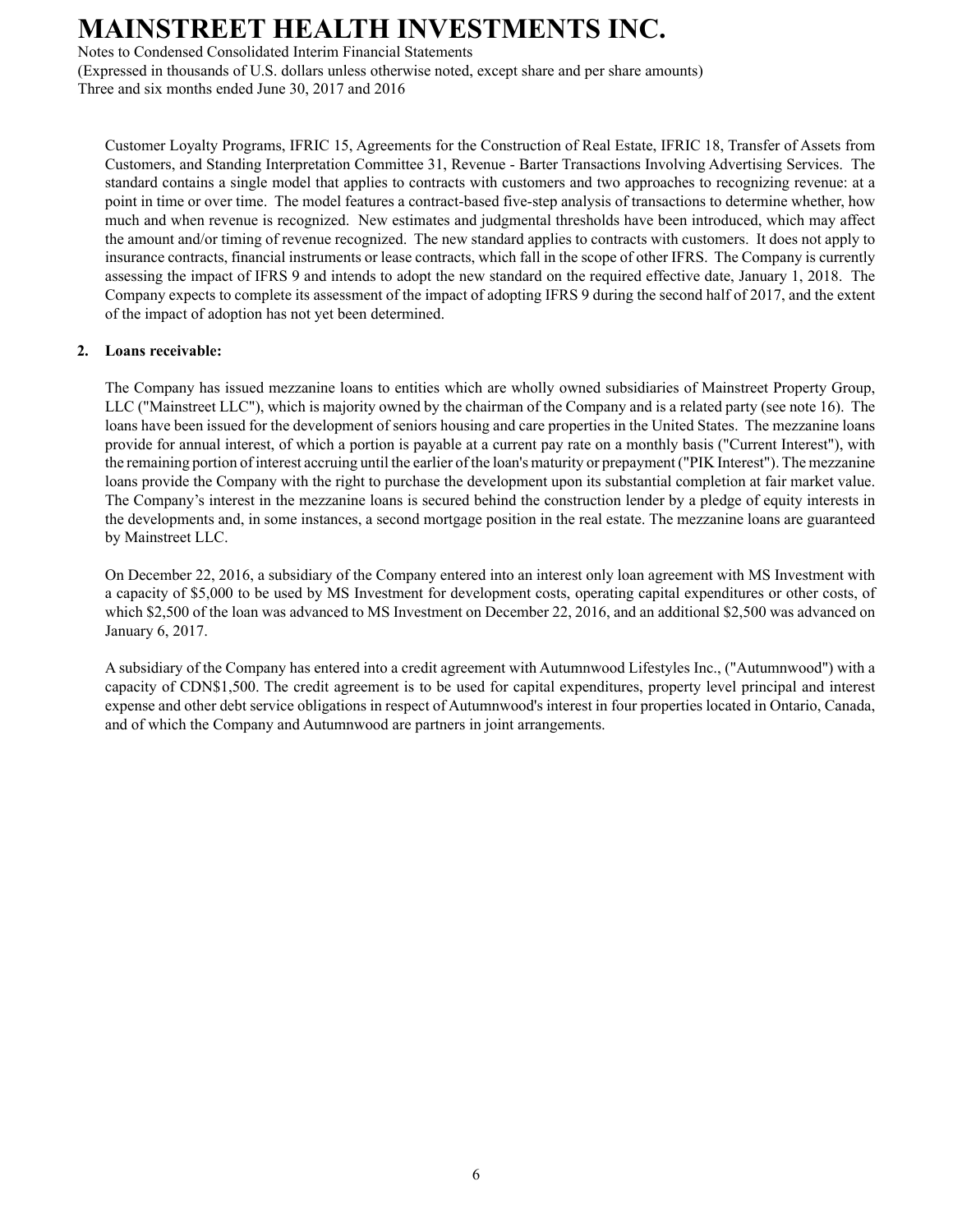Notes to Condensed Consolidated Interim Financial Statements (Expressed in thousands of U.S. dollars unless otherwise noted, except share and per share amounts) Three and six months ended June 30, 2017 and 2016

Loans receivable issued as of June 30, 2017 are detailed in the table below:

| Debtor                                               | Loan Type          | 2017         | June 30, December<br>31, 2016 | Maturity<br>Year | Current<br>Interest<br>Rate | PIK.<br>Interest<br>Rate |
|------------------------------------------------------|--------------------|--------------|-------------------------------|------------------|-----------------------------|--------------------------|
| MS Houston Holdings II, LLC                          | Mezzanine Loan \$  | $2,626$ \$   | 2,576                         | $2020^{(1)}$     | 10.5%                       | $4.0\%$                  |
| MS-SW Mezzanine Fund, LLC                            | Mezzanine Loan     | 3,901        | 3,835                         | $2020^{(1)}$     | $10.5\%$                    | $4.0\%$                  |
| MS Webster Holdings, LLC                             | Mezzanine Loan     | 2,592        | 2,545                         | $2020^{(1)}$     | 10.5%                       | $3.0\%$                  |
| MS Lincoln Holdings, LLC                             | Mezzanine Loan     | 3,623        | 3,552                         | $2020^{(1)}$     | $10.5\%$                    | $4.0\%$                  |
| MS Aurora Holdings II, LLC                           | Mezzanine Loan     | 3,751        | 3,678                         | $2021^{(1)}$     | 12.0%                       | $4.0\%$                  |
| MS Phoenix Holdings, LLC                             | Mezzanine Loan     | 2,854        | 2,810                         | $2021^{(1)}$     | $10.5\%$                    | $3.0\%$                  |
| MS Surprise, LLC                                     | Mezzanine Loan     | 2,837        | 2,793                         | $2021^{(1)}$     | $10.5\%$                    | $3.0\%$                  |
| MS Parker Holdings II, LLC                           | Mezzanine Loan     | 3,511        | 3,441                         | $2021^{(1)}$     | 12.0%                       | $4.0\%$                  |
| MS Columbia MO Holdings, LLC                         | Mezzanine Loan     | 411          | 406                           | $2018^{(1)}$     | 10.5%                       | $4.0\%$                  |
| MS Omaha Holdings, LLC                               | Mezzanine Loan     | 952          | 936                           | $2018^{(1)}$     | $10.5\%$                    | $4.0\%$                  |
| Mainstreet Investment Company, LLC                   | Interest-only loan | 5,039        | 2,509                         | 2018             | 8.5%                        | 1.5%                     |
| Autumnwood Lifestyles Inc. Revolving credit facility |                    | 670          |                               | 2018             | $8.0\%$                     | $-$ %                    |
|                                                      |                    | \$<br>32,767 | 29,081<br>\$                  |                  |                             |                          |

(1) Due at the time of sale of the property if sale occurs earlier than the stated maturity date.

On July 25, 2017, the Company received total payments of \$6,673 representing full repayment of outstanding principal, accrued PIK Interest and current interest, as of the repayment date, on the mezzanine loans receivable from MS Aurora Holdings II, LLC and MS Phoenix Holdings, LLC. The total carrying value of these mezzanine loans was \$6,605 as at June 30, 2017.

### **3. Other current assets:**

Current other assets are as follows:

|                                               |   | June 30, 2017 |   | December 31, 2016 |
|-----------------------------------------------|---|---------------|---|-------------------|
| Prepaid expense                               | S | 386           | S | 128               |
| Security deposits paid on future acquisitions |   | 217           |   | 217               |
| Income support receivable (note 16)           |   | 293           |   | 1,208             |
| Other                                         |   | 98            |   | 569               |
|                                               |   | 994           |   | 2,122             |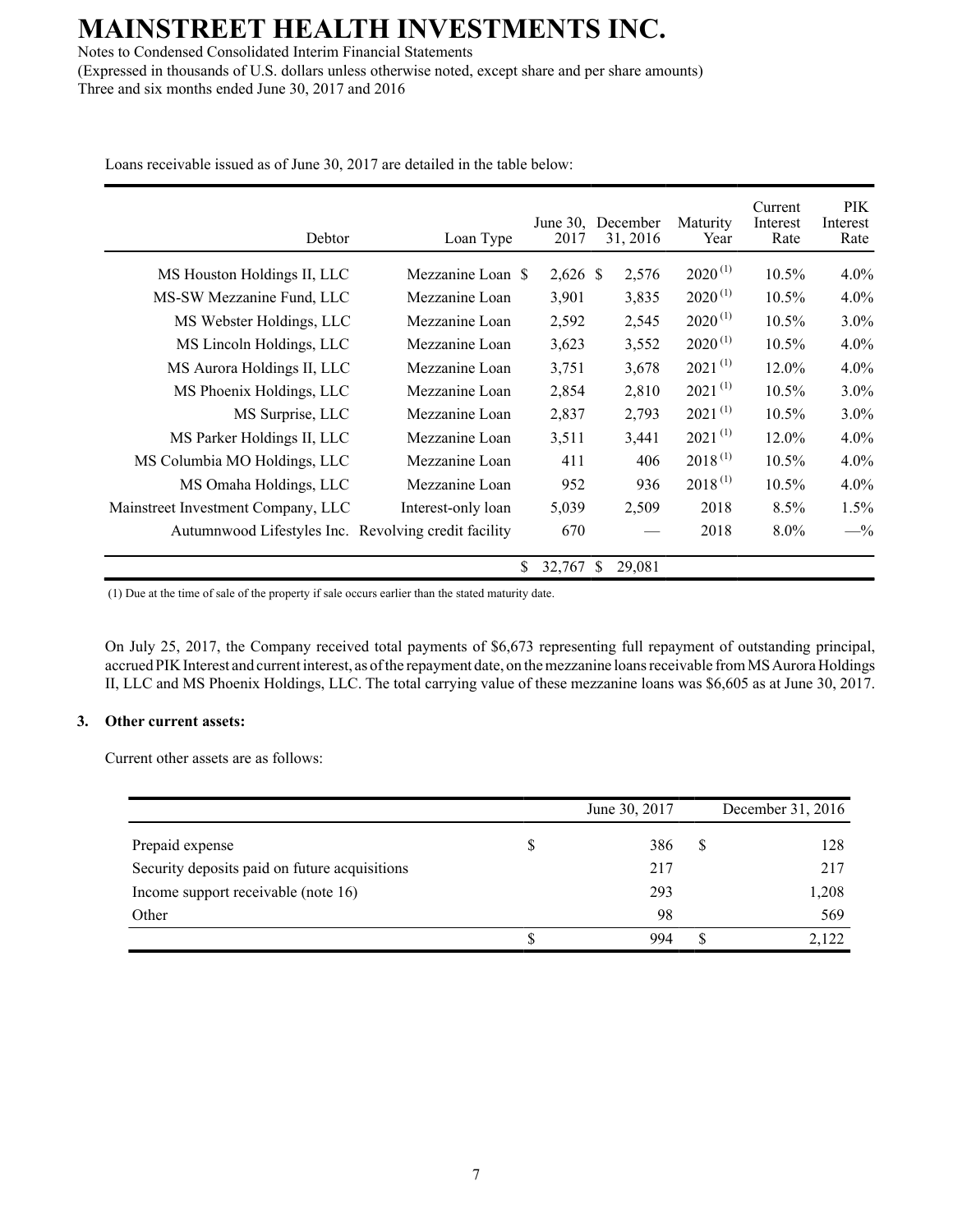Notes to Condensed Consolidated Interim Financial Statements (Expressed in thousands of U.S. dollars unless otherwise noted, except share and per share amounts) Three and six months ended June 30, 2017 and 2016

### **4. Investment properties:**

*(a) Investment properties:*

|                                                           | Number of  |               |
|-----------------------------------------------------------|------------|---------------|
|                                                           | Properties | Amount        |
| January 1, 2016                                           | 10         | \$<br>268,425 |
| Acquisitions of income properties                         | 25         | 351,220       |
| Capital expenditures                                      |            | 11,109        |
| Increase in straight-line rents                           |            | 4,224         |
| Fair value adjustment                                     |            | (6,507)       |
| Balance, December 31, 2016                                | 35         | \$<br>628,471 |
| Acquisitions of income properties                         | 3          | 38,229        |
| Capital expenditures                                      |            | 8,784         |
| Increase in straight-line rents                           |            | 2,747         |
| Fair value adjustment                                     |            | 1,639         |
| Translation of foreign operations                         |            | 1,356         |
| Balance, June 30, 2017                                    | 38         | \$<br>681,226 |
| Property tax liability under IFRIC 21                     |            | (4,243)       |
| Fair value adjustment to investment properties - IFRIC 21 |            | 4,243         |
|                                                           |            | \$<br>681,226 |

At June 30, 2017, the Company used an internal valuation process to value the investment properties. Third party appraisers are engaged to prepare valuations on a portion of the portfolio annually such that one third of the portfolio is valued externally each year, and every property in the portfolio is valued externally at least once every five years.

Acquired investment properties are initially measured at cost, including directly attributable acquisition costs, when the transactions are deemed to be asset acquisitions. Subsequent to initial recognition, investment properties are measured at fair value, determined based on available market evidence. The Company uses alternative valuation methods such as the direct capitalized income approach, discounted cash flow projections (Level 3 inputs) or recent transaction prices. The fair value of investment properties reflects rental income from current leases and assumptions about rental income from future leases in light of current market conditions.

The significant unobservable assumptions used in determining fair value of investment properties measured using the capitalized income approach with total value of \$571,722 as at June 30, 2017 (December 31, 2016 - \$589,835) are set out in the following table:

|                                        | June $30$ ,<br>2017 | December 31.<br>2016 |
|----------------------------------------|---------------------|----------------------|
| Capitalization rate - range            | $6.50\% - 8.25\%$   | $6.50\% - 8.25\%$    |
| Capitalization rate - weighted average | 7.86%               | 7.81 <sup>%</sup>    |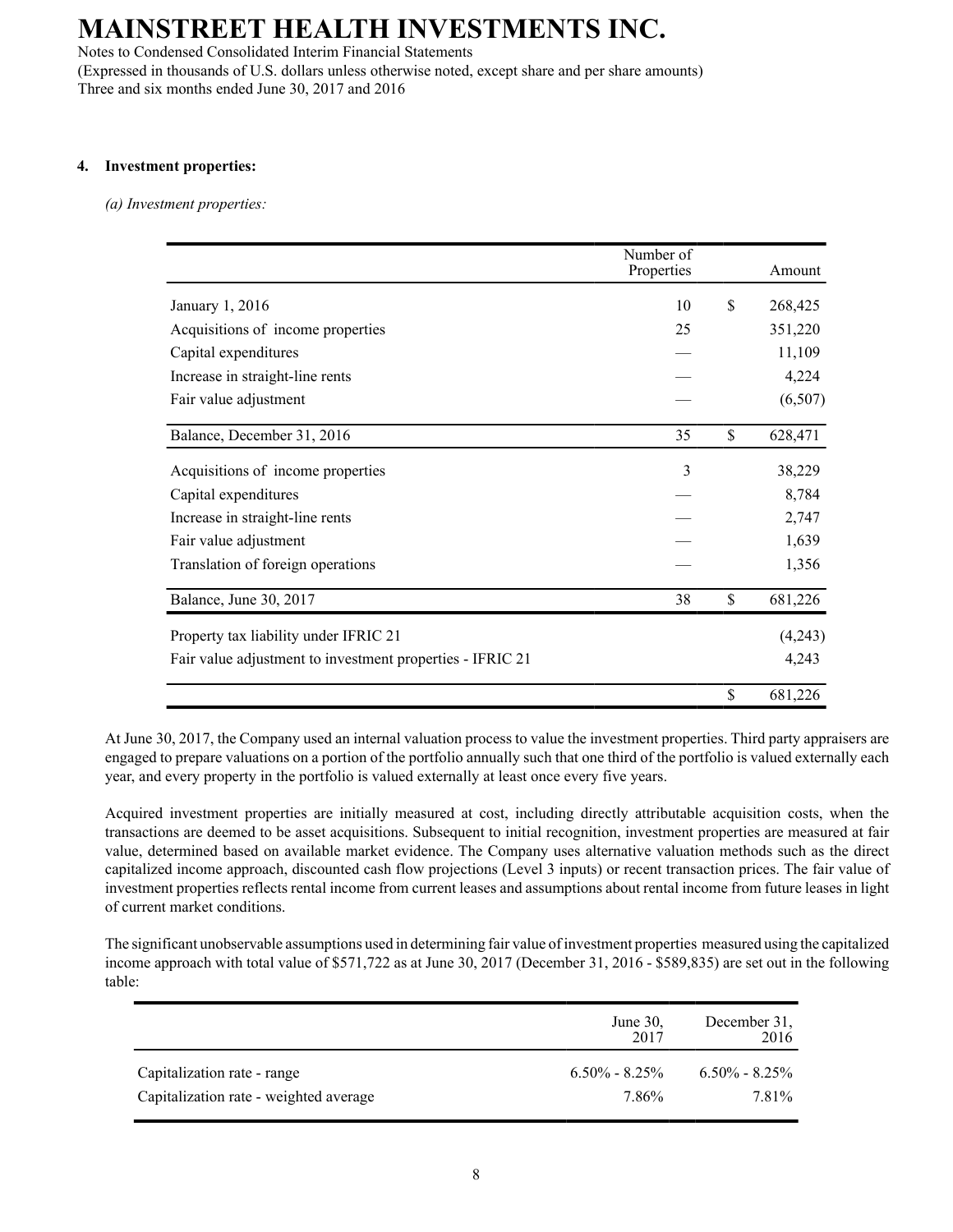Notes to Condensed Consolidated Interim Financial Statements

(Expressed in thousands of U.S. dollars unless otherwise noted, except share and per share amounts) Three and six months ended June 30, 2017 and 2016

The fair value of investment properties measured using the capitalized income approach is most sensitive to changes in capitalization rates. At June 30, 2017, a 25 basis point increase or decrease in the weighted average capitalization rate would decrease the fair value of the investment properties by \$17,681 (December 31, 2016 - \$19,306) or increase the fair value of the investment properties by \$18,851 (December 31, 2016 - \$20,567), respectively.

### *(b) Acquisitions*

|                                          | Total        |
|------------------------------------------|--------------|
| Number of properties acquired            | 3            |
| Net assets acquired:                     |              |
| Investment properties                    | \$<br>38,229 |
|                                          | \$<br>38,229 |
| Consideration paid/funded by:            |              |
| Cash                                     | \$<br>2,229  |
| Proceeds from mortgage payable           | 30,000       |
| Proceeds from Secured Revolving Facility | 6,000        |
|                                          | \$<br>38,229 |

On May 10, 2017, a wholly owned subsidiary of the Company acquired three properties (the "Ensign Properties") for a combined purchase price of \$38,000 plus transaction costs. One property is located in Glendale, Arizona and provides long term and transitional care services. The other two properties are located in Rosemead, California and primarily provide combined assisted living and transitional care services. Each property is leased to a subsidiary of The Ensign Group, Inc. under a triple net master lease. The Company entered into new mortgage secured by all three Ensign Properties to fund \$30,000 of the purchase price. The debt bears interest at a variable rate of LIBOR plus 350 basis points through its maturity date of June 1, 2022. The Company funded the remainder of the purchase with cash on hand and \$6,000 in proceeds from the Secured Revolving Facility (note 6).

### **5. Joint arrangements:**

As at June 30, 2017, the following are the Company's joint arrangements:

| Joint arrangement                             | Number of<br>properties | Location | Company<br>ownership | Consolidation type |
|-----------------------------------------------|-------------------------|----------|----------------------|--------------------|
| Mainstreet-Autumnwood Landlord <sup>(1)</sup> |                         | Canada   | 50%                  | Joint operation    |
| Mainstreet-Autumnwood Operator <sup>(2)</sup> |                         | Canada   | 50%                  | Joint venture      |

(1) The Company directly holds its interest in the real estate joint operation.

(2) These joint venture arrangements have been structured through separate legal entities and lease the properties from the joint operation landlord.

The Company and Autumnwood (referred to as the "landlords") each owns a 50% direct beneficial interest in the real estate assets and are jointly obligated for the related mortgages for a portfolio of four properties, which under IFRS 11, Joint Arrangements ("IFRS 11"), are accounted for as joint operations.

The Company's 50% interest in the operations of these properties is held through separate legal entities (collectively referred to as "Mainstreet-Autumnwood Operators"), which under IFRS 11 are accounted for as joint ventures using the equity method.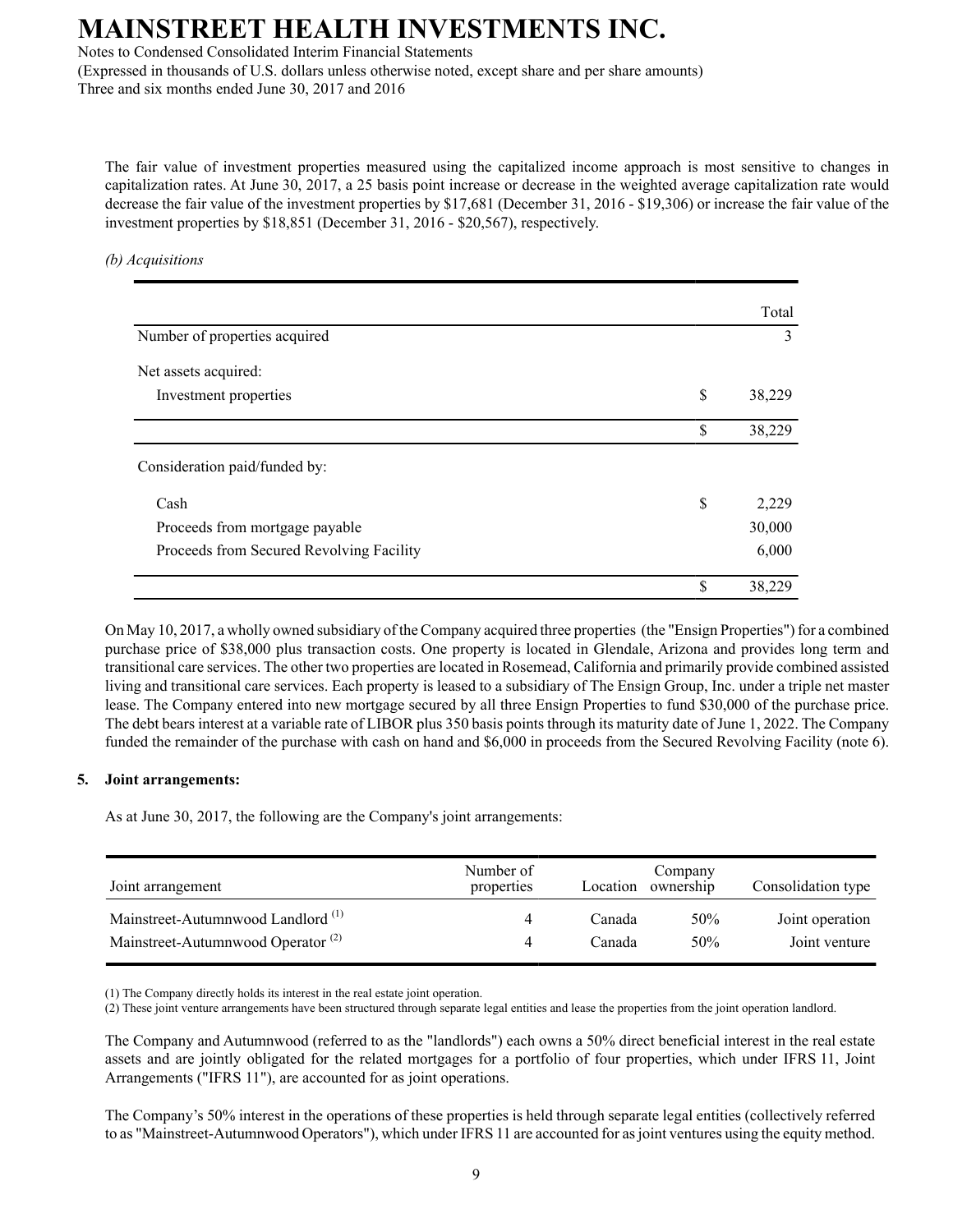Notes to Condensed Consolidated Interim Financial Statements

(Expressed in thousands of U.S. dollars unless otherwise noted, except share and per share amounts) Three and six months ended June 30, 2017 and 2016

Mainstreet-Autumnwood Operators have leased the real estate from the landlords under their respective lease agreements. These leases are for three-year periods, with six automatic renewals every third anniversary for a total of 21 years. For the three and six months ended June 30, 2017, \$697 and \$1,404, respectively (three and six months ended June 30, 2016 - NIL), the Company's share of the landlords' lease receipts, is reported as lease revenue from joint ventures. Mainstreet-Autumnwood Operators lease expense is included in the share of net income (loss) from joint ventures in the consolidated statements of comprehensive income.

The following tables summarize the information about the Company's investment in joint ventures, which have been accounted for under the equity method:

|                                  |    | June 30, 2017 | December 31, 2016 |
|----------------------------------|----|---------------|-------------------|
| Current assets                   | \$ | 739           | \$<br>495         |
| Non-current assets               |    | 2,181         | 2,086             |
| Total assets                     | \$ | 2,920         | \$<br>2,581       |
|                                  |    |               |                   |
| Current liabilities              | S  | 703           | \$<br>783         |
| Non-current liabilities          |    | 29            |                   |
| Total liabilities                | S  | 732           | \$<br>783         |
| Net investment in joint ventures | \$ | 950           | \$<br>917         |

Included in current assets is \$380 (2016 - \$169) in cash and cash equivalents.

|                                                      | Three months ended June 30, |  |      |  | Six months ended June 30, |      |  |  |
|------------------------------------------------------|-----------------------------|--|------|--|---------------------------|------|--|--|
|                                                      | 2017                        |  | 2016 |  | 2017                      | 2016 |  |  |
| Revenue                                              | \$<br>2,494 \$              |  |      |  | 5,013 \$                  |      |  |  |
| Expenses                                             | 2,481                       |  |      |  | 4,962                     |      |  |  |
| Net income                                           | \$<br>13S                   |  |      |  | 51 \$                     |      |  |  |
| Company's share of net income from<br>joint ventures | \$                          |  |      |  |                           |      |  |  |

Related party transactions occur between the Company and its joint ventures. These related party transactions are in the normal course of operations and are measured at the exchange amount, which is the amount of consideration established and agreed to between the parties. Except as disclosed elsewhere in these condensed consolidated interim financial statements, the related party balances are included in accounts payable and receivable and in lease revenue from joint ventures. As of June 30, 2017, \$113 (2016 - \$185) of the Company's accounts receivable relate to its investment in joint ventures.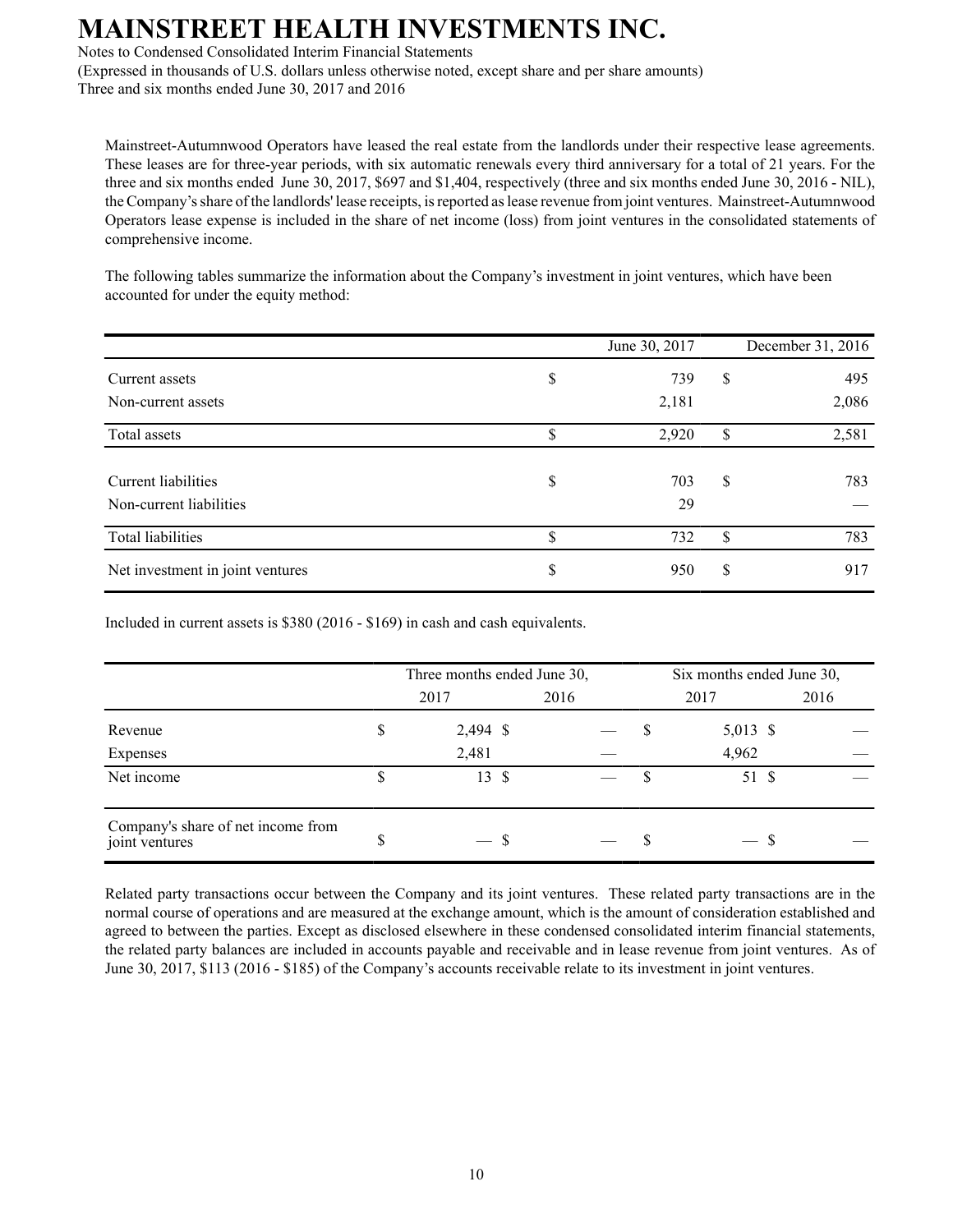Notes to Condensed Consolidated Interim Financial Statements (Expressed in thousands of U.S. dollars unless otherwise noted, except share and per share amounts) Three and six months ended June 30, 2017 and 2016

## **6. Credit facilities:**

The credit facilities are recorded net of loan fees, which are capitalized when paid, and amortized into finance cost over the terms of the related loans using the effective interest rate method.

|                            | June 30, 2017 | December 31, 2016 |         |
|----------------------------|---------------|-------------------|---------|
| Facility                   | \$<br>227,145 | S                 | 228,000 |
| Secured Revolving Facility | 6,000         |                   |         |
| Finance costs, net         | (4, 405)      |                   | (2,710) |
| Carrying value             | \$<br>228,740 | S                 | 225,290 |
| Less current portion       | 228,740       |                   |         |
| Long-term portion          | \$            |                   | 225,290 |

On February 24, 2017, a wholly owned subsidiary of the Company entered into a secured revolving credit facility ("Secured Revolving Facility") for the purpose of financing property acquisitions. The Secured Revolving Facility has a maximum capacity of \$25,000 and matures on February 24, 2018. Interest on the Secured Revolving Facility is variable in nature and is dependent on the security provided to the lender. The Secured Revolving Facility provides the ability to draw funds as a first priority mortgage up to 55% of the value of the collateral property, and a second priority mortgage up to 95% of the value of the collateral property. On May 10, 2017, the Company borrowed \$6,000 on the Secured Revolving Facility in connection with the purchase of the Ensign Properties.

On June 6, 2017 the Company amended the terms of its credit facility (the "Facility") agreement to extend the maturity date of the term loan from October 30, 2019 to June 6, 2022 and extend the the maturity date of the revolving line of credit from October 31, 2018 to June 6, 2021 with an additional one year extension option (the "Facility Recast"). The Facility was also amended to increase the total Facility capacity from \$285,000 to \$300,000. The term loan capacity remained consistent at \$200,000 while the revolving line of credit capacity increased from \$85,000 to \$100,000. The amended agreement includes an accordion feature that would extend the capacity of the total revolving line of credit, the total term commitment or both, bringing the total capacity of the Facility to \$500,000. As at June 30, 2017, the Facility is secured by 23 properties located in the United States. As at June 30, 2017, the security provided the Company with a borrowing base of \$227,145, which represents the maximum amount that can be drawn. The Facility provides for interest-only payments during the term and a borrowing rate of LIBOR plus 275 basis points when the Company's leverage is less than 50%, LIBOR plus 300 basis points when the Company's leverage is greater than or equal to 50% but less than 55%, and LIBOR plus 325 basis points when the Company's leverage is greater than or equal to 55%. Per the agreement, the Company's leverage cannot exceed 60%.

As at June 30, 2017 the Company did not meet certain minimum liquidity and maximum indebtedness requirements under the terms of its credit facilities agreements. The agreements have since been amended to remove the minimum liquidity requirement for the compliance test date of June 30, 2017 and to modify the maximum indebtedness requirements in a manner which results in the Company meeting the modified requirements for the compliance test date of June 30, 2017. As the Company did not have an unconditional right to defer settlement of the credit facilities for at least twelve months as at June 30, 2017, amounts outstanding under the credit facilities have been classified as current liabilities in the condensed consolidated interim statement of financial position as at June 30, 2017.

At June 30, 2017, total borrowings outstanding under the Facility were \$227,145, and the borrowing rate was 4.48%. At June 30, 2017, total borrowings outstanding under the Secured Revolving Facility were \$6,000 and the borrowing rate was 6.62%.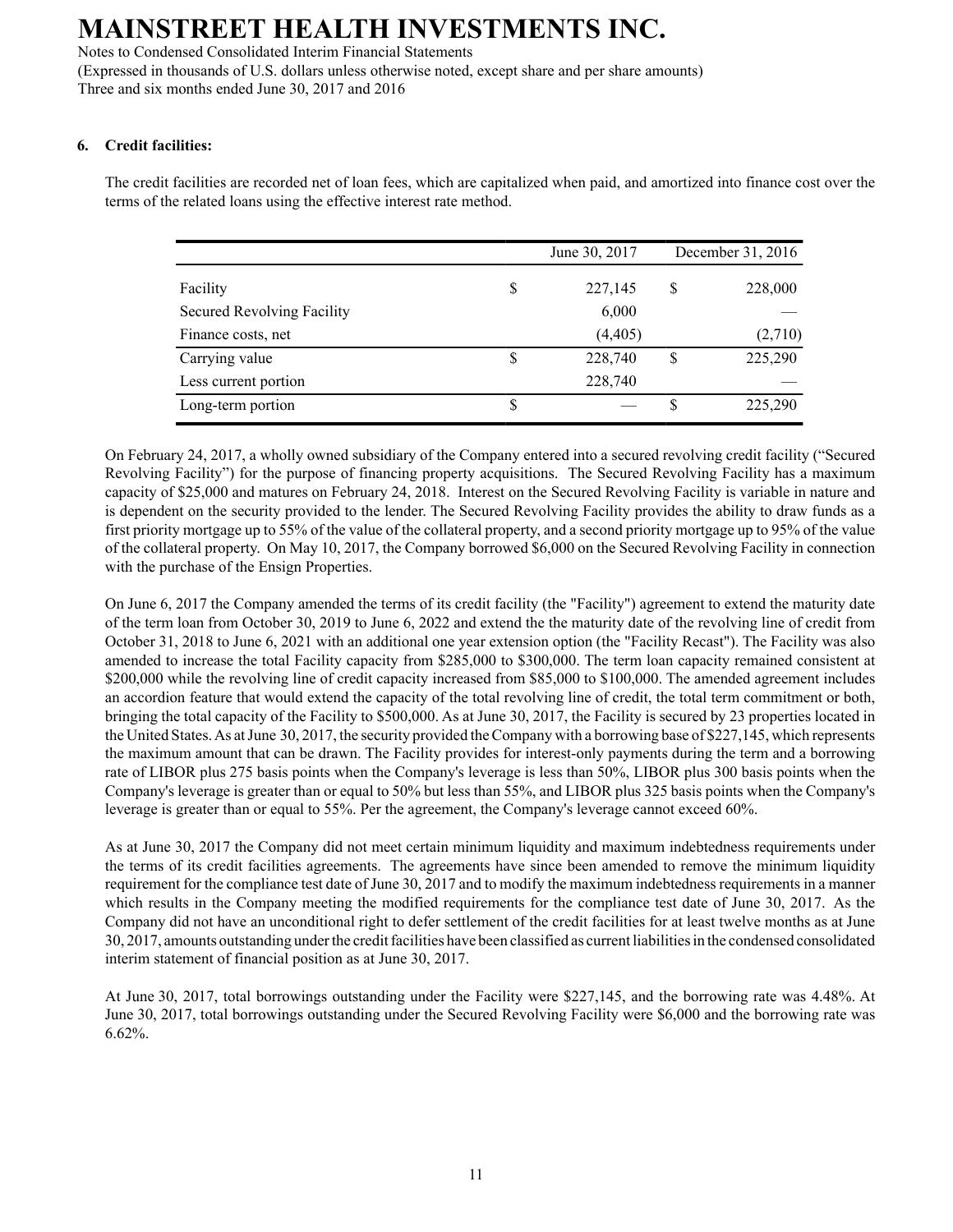Notes to Condensed Consolidated Interim Financial Statements (Expressed in thousands of U.S. dollars unless otherwise noted, except share and per share amounts) Three and six months ended June 30, 2017 and 2016

### **7.** M**ortgages payable:**

Mortgages payable consist of the following as at June 30, 2017:

|                                |    | June 30, 2017 | December 31, 2016 |        |
|--------------------------------|----|---------------|-------------------|--------|
| Mortgages payable              | \$ | 132,698       | S                 | 89,950 |
| Mark-to-market adjustment, net |    | 262           |                   | 268    |
| Finance costs, net             |    | (1,382)       |                   | (502)  |
| Carrying value                 | S  | 131,578       | \$                | 89,716 |
| Less current portion           |    | 18,191        |                   | 47,889 |
| Long-term portion              | \$ | 113,387       | S                 | 41,827 |

The weighted average contractual interest rate of the Company's mortgages payable as of June 30, 2017 is 4.48%. Mortgages payable are collateralized by investment properties with a fair value of \$209,603 at June 30, 2017. Maturity dates on mortgages payable range from 2017 to 2049, and the weighted average years to maturity is 6.7 years at June 30, 2017.

|            | Regular principal<br>payments | Principal due on<br>maturity | Total principal<br>payments |
|------------|-------------------------------|------------------------------|-----------------------------|
| 2017       | \$<br>876 \$                  | 16,466 \$                    | 17,342                      |
| 2018       | 1,733                         |                              | 1,733                       |
| 2019       | 2,266                         | 4,216                        | 6,482                       |
| 2020       | 2,539                         |                              | 2,539                       |
| 2021       | 2,642                         |                              | 2,642                       |
| Thereafter | 11,245                        | 90,715                       | 101,960                     |
|            | \$<br>21,301 \$               | 111,397 \$                   | 132,698                     |

Future principal payments on the mortgages payable as at June 30, 2017 are as follows:

### **8. Derivative financial instruments:**

To manage interest rate risk, management of the Company entered into an interest rate swap agreement effective January 29, 2016 (the "Swap Agreement"). In the Swap Agreement, the Company agreed to exchange the difference between fixed and variable rate interest on a principal amount of \$147,015 effectively fixing the one month LIBOR rate at 1.2%. On November 30, 2016, the Company increased the principal amount for which interest is exchanged under the Swap Agreement to \$200,000 effectively fixing the one month LIBOR rate at 1.16% through its maturity on October 30, 2019. The interest rate swap is not designated as a hedge and is marked to fair value each reporting period through finance cost in the consolidated statement of net income (loss) and comprehensive income (loss). The Company determined the fair value of its interest rate swap to be an asset of \$1,800 at June 30, 2017 based on a market comparison technique. The determination was made using Level 2 inputs. The Company recognized income (loss) of (\$268) and \$257 for the three and six months ended June 30, 2017, respectively (three and six months ended June 30, 2016 - (\$816) and (\$2,666), respectively), in the condensed consolidated interim statement of net income (loss) and comprehensive income (loss) related to the change in value of the interest rate swap.

The Company entered into an interest rate swap agreement effective April 15, 2017 (the "Leawood Swap Agreement") to manage the interest rate risk associated with the mortgage for the Leawood Property. In the Leawood Swap Agreement, the Company agreed to exchange the difference between fixed and variable rate interest on a principal amount of \$14,092 effectively fixing the interest at 4.55% through its maturity on March 15, 2024. The interest rate swap is not designated as a hedge and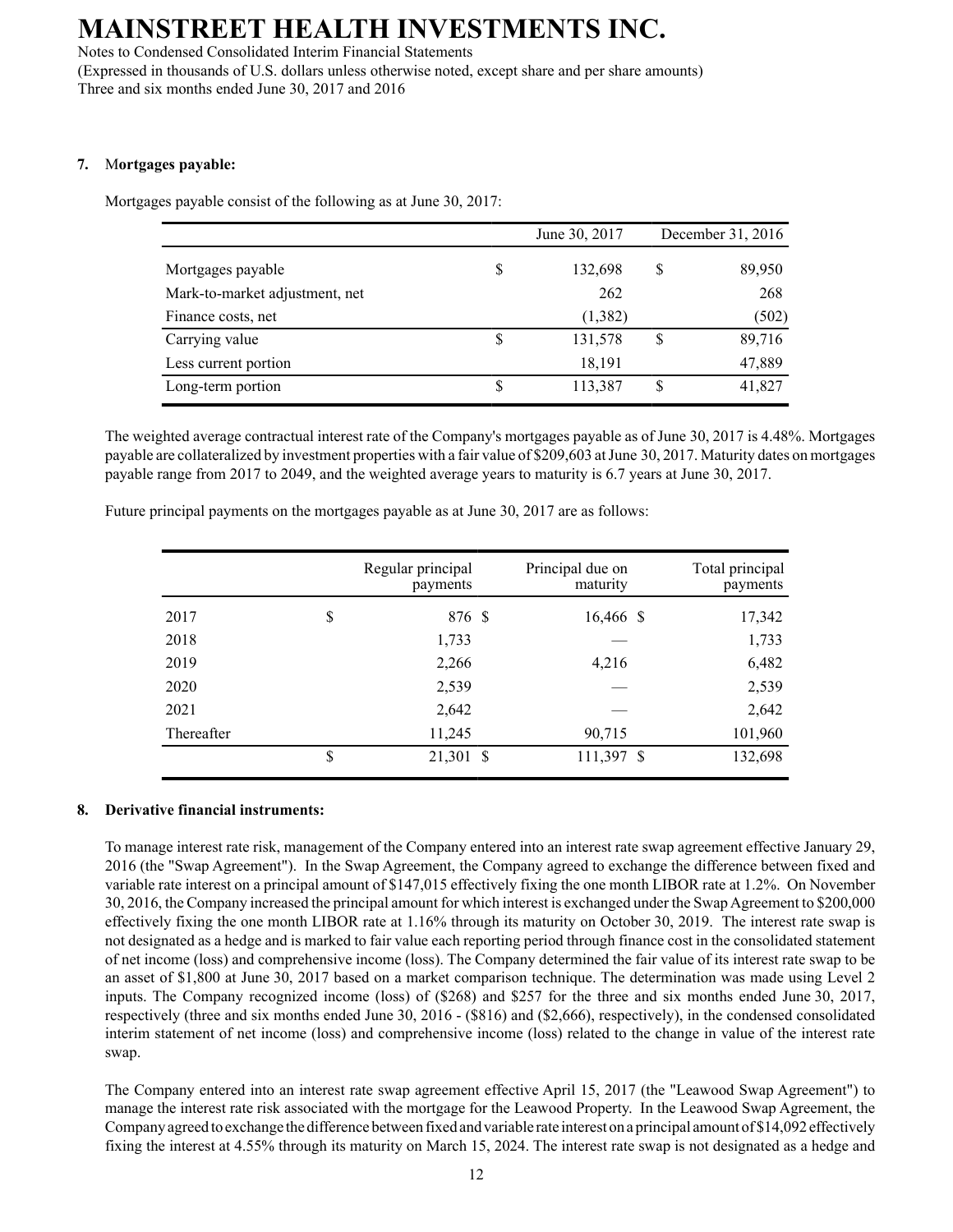Notes to Condensed Consolidated Interim Financial Statements

(Expressed in thousands of U.S. dollars unless otherwise noted, except share and per share amounts) Three and six months ended June 30, 2017 and 2016

is marked to fair value each reporting period through finance cost in the consolidated statement of net income (loss) and comprehensive income (loss). The Company determined the fair value of its interest rate swap to be a liability of \$220 at June 30, 2017 based on a market comparison technique. The determination was made using Level 2 inputs. The Company recognized loss of \$220 for the three and six months ended June 30, 2017 in the condensed consolidated interim statement of net income (loss) and comprehensive income (loss) related to the change in value of the interest rate swap.

The Company entered into an interest rate swap agreement effective April 15, 2017 (the "Topeka Swap Agreement") to manage the interest rate risk associated with the mortgages for the Topeka Property. In the Topeka Swap Agreement, the Company agreed to exchange the difference between fixed and variable rate interest on a principal amount of \$13,385 effectively fixing the interest at 4.55% through its maturity on March 15, 2024. The interest rate swap is not designated as a hedge and is marked to fair value each reporting period through finance cost in the consolidated statement of net income (loss) and comprehensive income (loss). The Company determined the fair value of its interest rate swap to be a liability of \$208 at June 30, 2017 based on a market comparison technique. The determination was made using Level 2 inputs. The Company recognized loss of \$208 for the three and six months ended June 30, 2017 in the condensed consolidated interim statement of net income (loss) and comprehensive income (loss) related to the change in value of the interest rate swap.

## **9. Convertible debentures:**

## *2016 Convertible Debentures*

As at June 30, 2017 the 2016 Convertible Debentures are comprised of the following:

|                                                                    |   | June 30, 2017 | December 31, 2016 |
|--------------------------------------------------------------------|---|---------------|-------------------|
| Issued                                                             | S | 45,000        | 45,000            |
| Issue costs, net of amortization and accretion of equity component |   | (1,770)       | (2,138)           |
| Equity component, excluding issue costs and taxes                  |   | (1,648)       | (1,648)           |
| 2016 Convertible Debentures                                        |   | 41.582        | 41,214            |

Interest costs related to the 2016 Convertible Debentures are recorded in financing costs using the effective interest rate method.

## **10. Share capital:**

The following number and value of common shares were issued and outstanding as at June 30, 2017:

|                                                             | <b>Shares</b> | Value   |
|-------------------------------------------------------------|---------------|---------|
| Balance, December 31, 2015                                  |               | 20,734  |
| Shares issued                                               | 32,216,994    | 287,767 |
| Issued pursuant to the Company's dividend reinvestment plan | 5,361         | 50      |
| Balance, December 31, 2016                                  | 32,222,355    | 308.551 |
| Issued on settlement of Deferred Share Incentive Plan       | 34,361        | 333     |
| Issued pursuant to the Company's dividend reinvestment plan | 17.604        | 166     |
| Balance, June 30, 2017                                      | 32,274,320    | 309,050 |

On March 3, 2017 the Company filed a base shelf prospectus with the securities regulatory authorities in each of the provinces and territories of Canada. The prospectus is valid for a 25-month period, during which time the Company may offer and issue, from time to time, common shares, preferred shares, debt securities, warrants, subscription receipts and units, or any combination thereof, having an aggregate offering price of \$500,000. The intention of the base shelf prospectus is to allow the Company to more quickly access capital when market opportunities permit.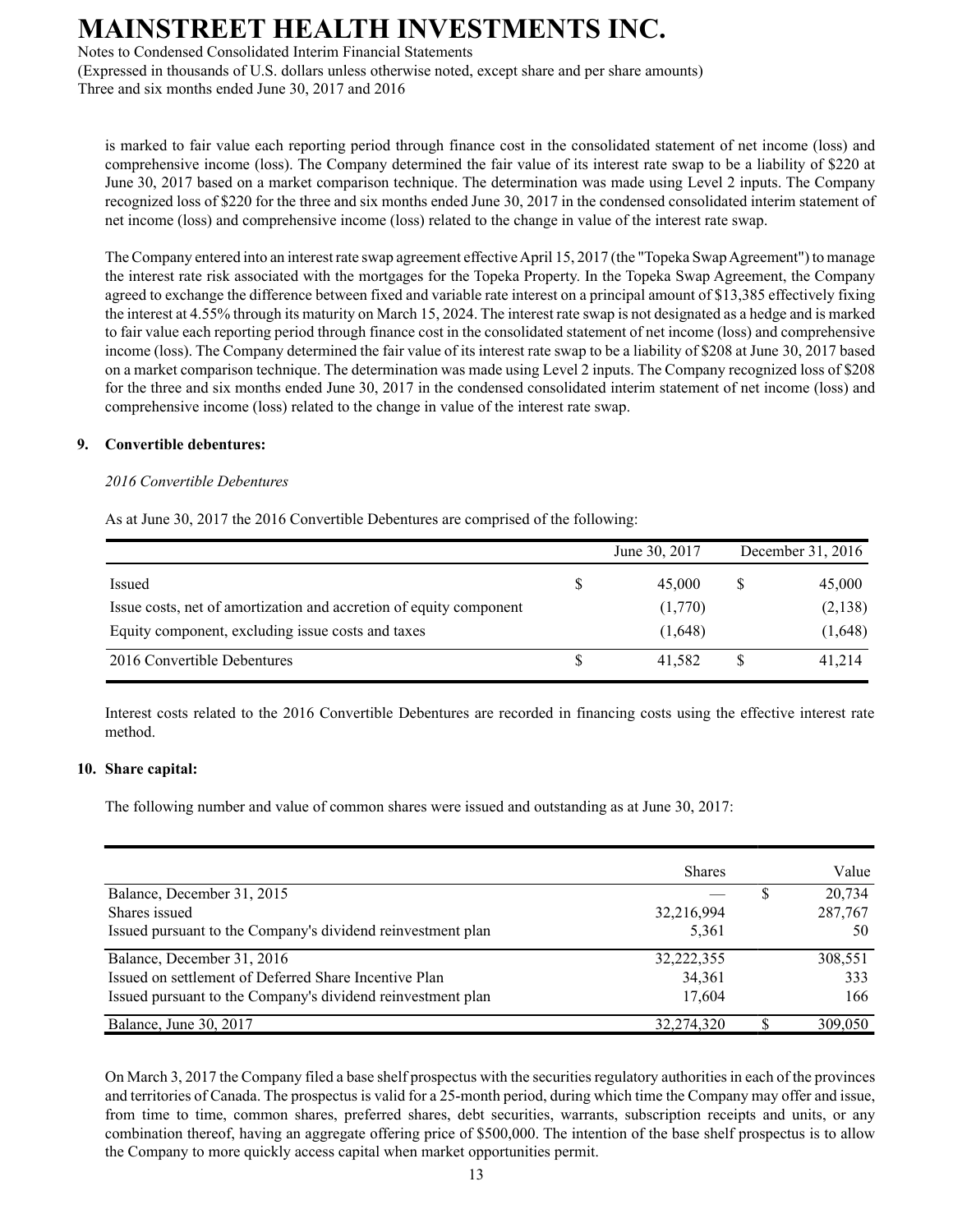Notes to Condensed Consolidated Interim Financial Statements (Expressed in thousands of U.S. dollars unless otherwise noted, except share and per share amounts) Three and six months ended June 30, 2017 and 2016

### **11. Earnings per share:**

The following table reconciles the numerator and denominator of the basic and diluted earnings per share computation:

*Net income (loss):*

|                                                                                       | Three months ended June 30, |          |  |       |      | Six months ended June 30, |         |  |
|---------------------------------------------------------------------------------------|-----------------------------|----------|--|-------|------|---------------------------|---------|--|
|                                                                                       | 2017                        |          |  | 2016  | 2017 |                           | 2016    |  |
|                                                                                       |                             |          |  |       |      |                           |         |  |
| Net income (loss) for basic net income (loss) per<br>share                            |                             | 4,706 \$ |  | (773) | S    | 9,689 \$                  | (2,178) |  |
| Add: after-tax interest, amortization and accretion<br>on 2016 Convertible Debentures |                             | 737      |  |       |      | 1,486                     |         |  |
| Net income (loss) for diluted net income (loss)<br>per share                          | \$                          | 5,443 \$ |  | (773) | S    | 11,175 \$                 | (2,178) |  |

*Denominator for basic and diluted net income (loss) per share:*

|                                                                                     | Three months ended June 30, |           | Six months ended June 30, |           |
|-------------------------------------------------------------------------------------|-----------------------------|-----------|---------------------------|-----------|
|                                                                                     | 2017<br>2016                |           | 2017                      | 2016      |
|                                                                                     |                             |           |                           |           |
| Weighted average number of shares, including<br>fully vested deferred shares: Basic | 32,299,831                  | 8,826,157 | 32,284,727                | 5,449,765 |
| Weighted average shares issued if all 2016<br>Convertible Debentures were converted | 4,090,909                   |           | 4,090,909                 |           |
| Weighted average number of shares: Diluted                                          | 36,390,740                  | 8,826,157 | 36,375,636                | 5,449,765 |

*Net income (loss) per share:*

|                  |                                | Three months ended June 30,  |  |                  |                                | Six months ended June 30,    |      |                  |
|------------------|--------------------------------|------------------------------|--|------------------|--------------------------------|------------------------------|------|------------------|
|                  |                                | 2017                         |  | 2016             | 2017                           |                              | 2016 |                  |
| Basic<br>Diluted | <sup>\$</sup><br><sup>\$</sup> | $0.15 \text{ }$ \$<br>0.15 S |  | (0.09)<br>(0.09) | <sup>\$</sup><br><sup>\$</sup> | $0.30 \text{ }$ \$<br>0.30 S |      | (0.40)<br>(0.40) |

For the year ended June 30, 2016, the weighted average number of common shares outstanding has been calculated as the average of:

- (i) For the period from January 1, 2016 to June 2, 2016 the weighted average number of ordinary shares of MHI Holdco outstanding during the period multiplied by the share conversion ratio.
- (ii) For the period from June 2, 2016 to June 30, 2016 the actual number of ordinary shares of the Company outstanding during that period.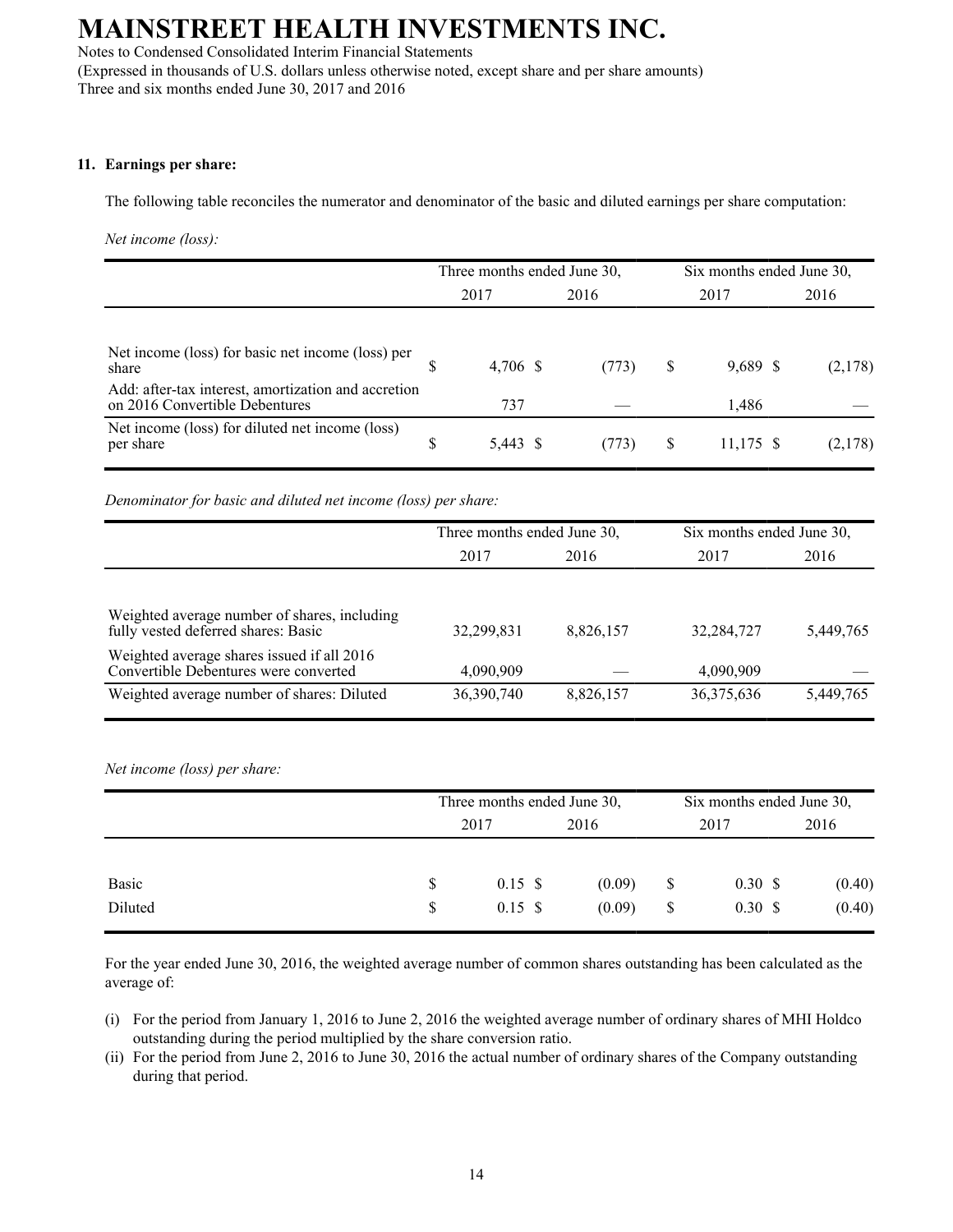Notes to Condensed Consolidated Interim Financial Statements (Expressed in thousands of U.S. dollars unless otherwise noted, except share and per share amounts) Three and six months ended June 30, 2017 and 2016

## **12. Rental revenue:**

Rental revenue consists of the following:

|                                                                                  | Three months ended June 30, |                             |                       |       |  | Six months ended June 30,   |                          |  |  |  |
|----------------------------------------------------------------------------------|-----------------------------|-----------------------------|-----------------------|-------|--|-----------------------------|--------------------------|--|--|--|
|                                                                                  |                             | 2017                        | 2016                  |       |  | 2017                        | 2016                     |  |  |  |
| Cash rentals received<br>Straight-line rent adjustments<br>Property tax recovery |                             | 10,816 \$<br>1,372<br>2,411 | 6,289<br>943<br>1,384 |       |  | 21,212 \$<br>2,747<br>4.327 | 11,666<br>1,765<br>2,539 |  |  |  |
|                                                                                  |                             | 14.599                      |                       | 8.616 |  | 28,286 \$                   | 15.970                   |  |  |  |

The Company is scheduled to receive rental income from operators under the provisions of long term non-cancellable operating leases, generally with lease terms of 10 to 15 years, with options to extend up to an additional 20 years. These leases are triplenet and include renewal options and rent escalation clauses.

The tenant operator of the Symphony Portfolio ("Symcare") of 11 properties pays rent pursuant to a master lease. For the three and six months ended June 30, 2017, rental revenue from this tenant comprised approximately 61% and 62%, respectively (three and six months ended June 30, 2016 - 94% and 97%, respectively), of the Company's consolidated rental revenue for the period.

## **13. Finance costs:**

Finance costs consist of the following:

|                                                 | Three months ended June 30, |          |       |      | Six months ended June 30, |       |  |  |
|-------------------------------------------------|-----------------------------|----------|-------|------|---------------------------|-------|--|--|
|                                                 |                             | 2017     | 2016  | 2017 |                           | 2016  |  |  |
| Interest expense on credit facilities           | S                           | 2,560 \$ | 1,458 | S    | 4,775 \$                  | 2,791 |  |  |
| Interest expense on mortgages payable           |                             | 966      | 101   |      | 1,773                     | 101   |  |  |
| Interest expense on notes payable               |                             |          | 36    |      |                           | 72    |  |  |
| Interest expense on convertible debentures      |                             | 563      | 1,899 |      | 1.126                     | 4,621 |  |  |
| Preferred share dividends                       |                             |          | 83    |      |                           | 83    |  |  |
| Amortization and accretion expense              |                             | 654      | 171   |      | 1.227                     | 327   |  |  |
| Interest rate swap payments                     |                             | 145      | 282   |      | 336                       | 476   |  |  |
| Amortization of mark-to-market debt adjustments |                             | (3)      |       |      | (6)                       |       |  |  |
|                                                 |                             | 4,885    | 4,030 |      | 9,231                     | 8,471 |  |  |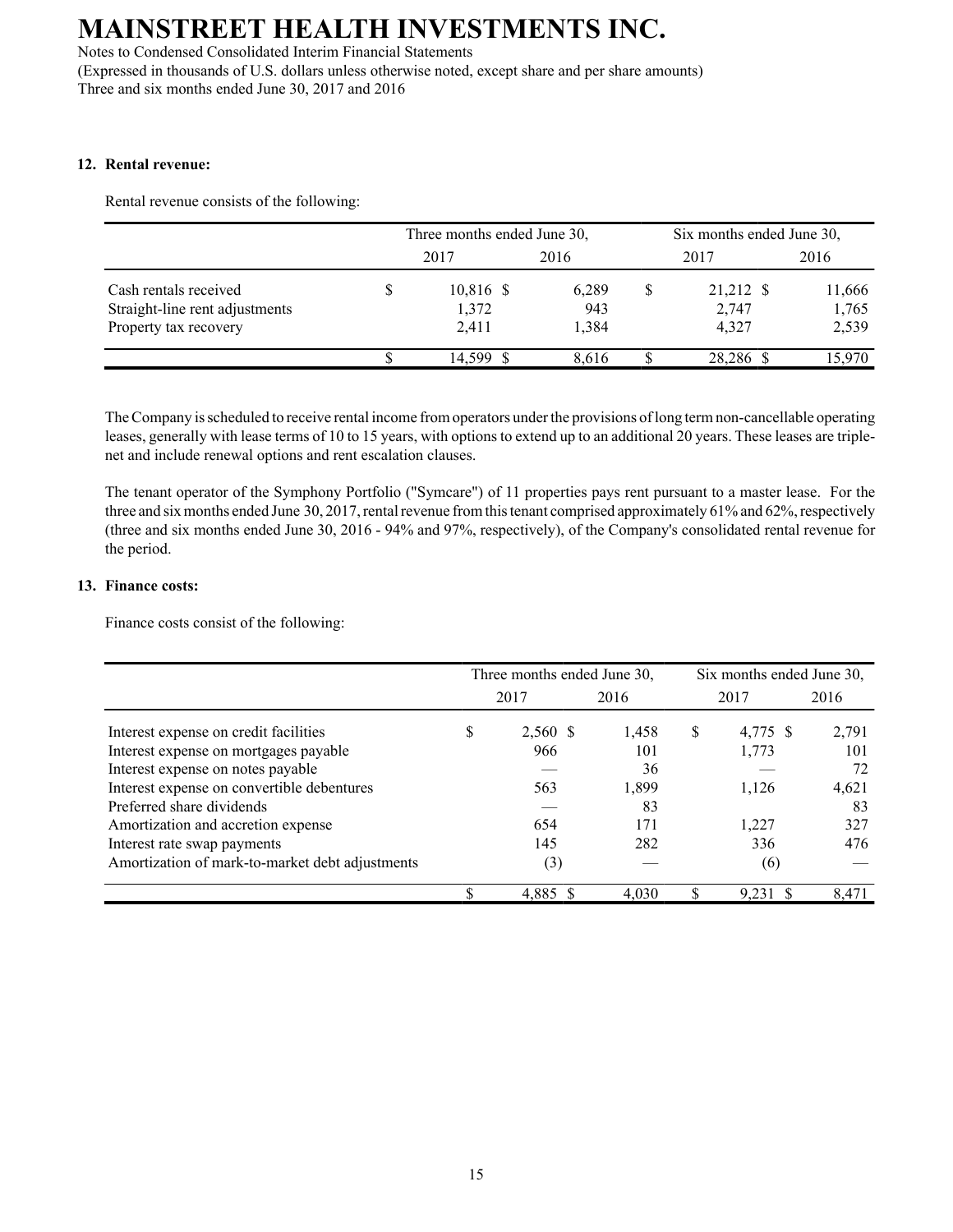Notes to Condensed Consolidated Interim Financial Statements (Expressed in thousands of U.S. dollars unless otherwise noted, except share and per share amounts) Three and six months ended June 30, 2017 and 2016

### **14. General and administrative:**

General and administrative costs consist of the following:

|                                    | Three months ended June 30, |            |       |    | Six months ended June 30, |       |  |  |
|------------------------------------|-----------------------------|------------|-------|----|---------------------------|-------|--|--|
|                                    |                             | 2017       | 2016  |    | 2017                      | 2016  |  |  |
| Compensation and benefits          |                             | 855 \$     | 137   | S  | 1,608 \$                  | 137   |  |  |
| Management and administrative fees |                             | 67         | 250   |    | 135                       | 411   |  |  |
| Professional fees                  |                             | 431        | 785   |    | 1,079                     | 1,036 |  |  |
| Deferred share compensation        |                             | 354        | 81    |    | 1,095                     | 81    |  |  |
| Other                              |                             | 377        | 143   |    | 554                       | 223   |  |  |
|                                    |                             | $2,084$ \$ | 1,396 | \$ | 4,471 \$                  | 1,888 |  |  |

### **15. Deferred share incentive plan:**

At June 30, 2017, the number of deferred shares granted and outstanding and vested are as follows:

|                                                               | Granted/<br>Outstanding | <b>Fully Vested</b> |
|---------------------------------------------------------------|-------------------------|---------------------|
|                                                               |                         |                     |
| As at January 1, 2017                                         | 81,545                  | 20,041              |
| Discretionary Deferred Shares granted                         | 134,119                 | 34,361              |
| Individual Contributed Deferred Shares (vested immediately)   | 16,383                  | 16,383              |
| Company Contributed Deferred Shares                           | 16,383                  | 2,124               |
| Dividend equivalents automatically granted on deferred shares | 6,907                   | 1,681               |
| Shares issued upon vesting of deferred shares                 | (34,361)                | (34,361)            |
| As at June 30, 2017                                           | 220,976                 | 40,229              |

For the three and six months ended June 30, 2017, expense recognized in the condensed consolidated interim statements of income (loss) and comprehensive income (loss) related to deferred share grants was \$354 and \$1,095, respectively (three and six months ended June 30, 2016 - \$81 and \$81). A deferred share liability of \$1,114 (2016 - \$352) is included in other noncurrent liabilities in the condensed consolidated interim statements of financial position as at June 30, 2017.

### **16. Related party transactions:**

Except as disclosed elsewhere in the condensed consolidated interim financial statements, related party transactions as at and for the three and six months ended June 30, 2017 included the following:

(i) For the three and six months ended June 30, 2017, the Company paid asset management and administrative services fees of \$67 and \$135, respectively (three and six months ended June 30, 2016 - \$250 and \$411, respectively), to Mainstreet Asset Management, Inc ("MAMI"), which is owned 100% by the chairman of the Company. Prior to the completion of the reverse takeover transaction on April 4, 2016, the fee was payable pursuant to an asset management agreement (the "First Asset Management Agreement") dated October 29, 2015, and called for an asset management fee equal to 3.0% of gross rentals received. On April 4, 2016, the Company entered into a new asset management agreement with MAMI (the "Second Asset Management Agreement" and together with the First Asset Management Agreement, the "Asset Management Agreements"), which called for management fees payable at a rate of 0.3% of the estimated gross book value of the Company up to a gross book value of \$1,000,000, plus 0.1% of the gross book value of the Company in excess of \$1,000,000.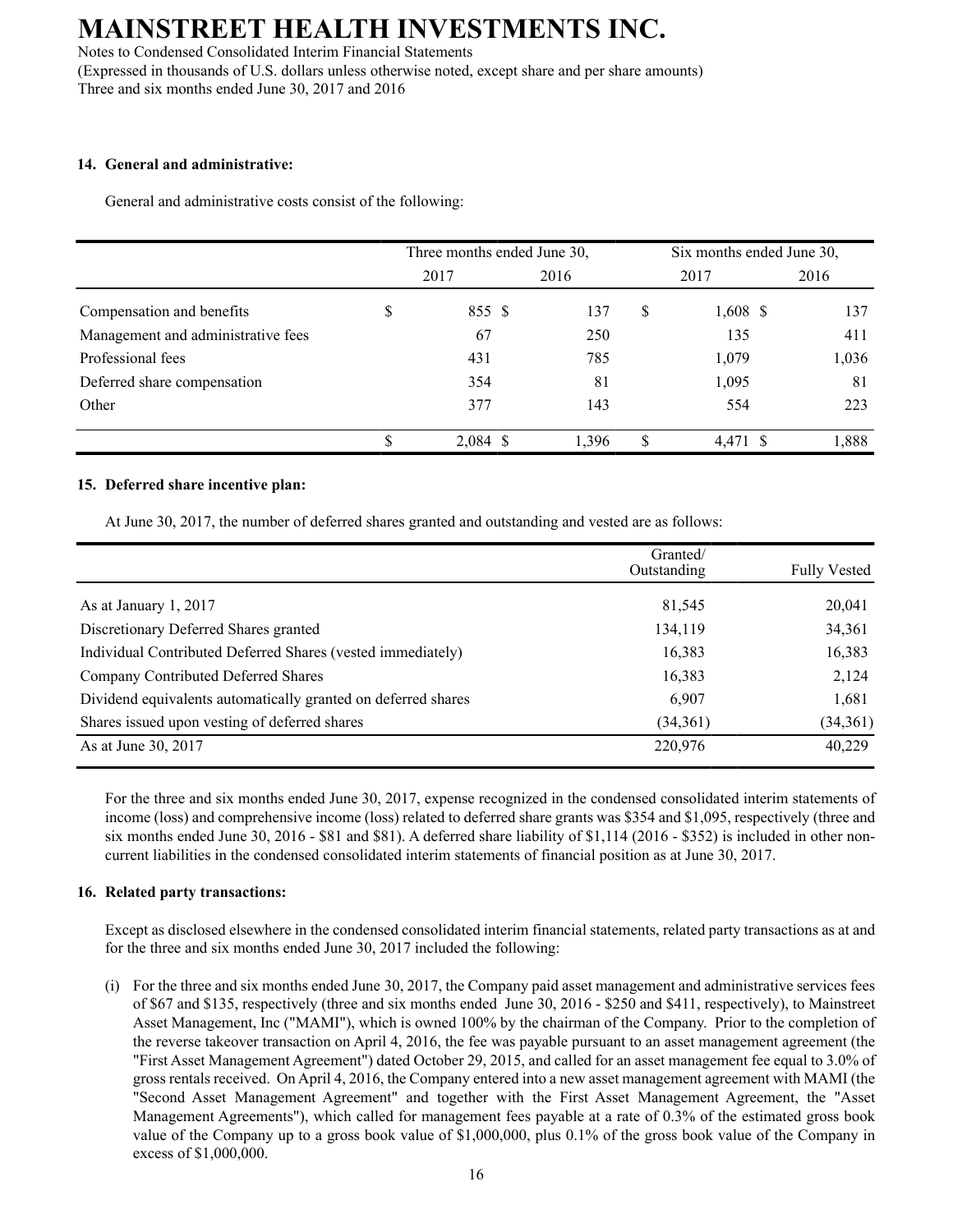Notes to Condensed Consolidated Interim Financial Statements (Expressed in thousands of U.S. dollars unless otherwise noted, except share and per share amounts) Three and six months ended June 30, 2017 and 2016

On November 1, 2016, the Company completed the internalization of asset management functions. The Second Asset Management Agreement was terminated effective October 31, 2016, and no fees or penalties were or will be paid to MAMI. In connection with internalization, the Company and MAMI entered into an administrative services agreement pursuant to which MAMI is required to provide the Company with certain administrative services, including information technology support and equipment as well as dedicated office space for a period of up to two years, in exchange for a one time fee of \$65 and a monthly fee of \$23.

- (ii) MS Investment, which is owned 100% by the chairman of the Company, owns 1,555,279 common shares of the Company. The Company pays dividends on these common shares whenever common share dividends are declared and paid.
- (iii) The Company has issued certain mezzanine loans to entities which are wholly owned subsidiaries of Mainstreet LLC. The loans have been issued for the development of seniors housing and care properties in the United States. The mezzanine loans provide for annual interest, of which a portion is payable at a current pay rate on a monthly basis, with the remaining portion of interest accruing until the earlier of the loan's maturity or prepayment ("PIK Interest"). The mezzanine loans provide the Company with the right to purchase the development upon its substantial completion at fair market value.
- (iv) On October 30, 2015, the Company entered into a \$2,500 note payable with an entity that is owned 100% by the chairman of the Company. On February 26, 2016, this note was amended and increased by \$1,000. On April 14, 2016, \$1,400 of this note was repaid. On April 28, 2016, this note was further increased by \$1,500. The note payable had an original maturity date of October 30, 2016 and an interest rate of 5.0% per annum. The note payable of \$3,600 and all accrued interest was repaid in full on June 2, 2016.

On April 26, 2016, a subsidiary of the Company entered into a \$1,400 note payable with an entity that is owned 100% by the chairman of the Company. The note payable had an original maturity date of October 30, 2016 and an interest rate of 5.0% per annum. The note payable of \$1,400 and all accrued interest was repaid in full on June 2, 2016.

- (v) On April 4, 2016 the Company entered into a development agreement with Mainstreet LLC, which is majority owned by the chairman of the Company, with the right to provide mezzanine financing for projected construction costs for all suitable development properties identified by Mainstreet LLC. The Company will have an option to acquire any property for which it has provided mezzanine financing pursuant to the terms set out in the development agreement. As at June 30, 2017, the Company has \$27,058 (December 31, 2016 - \$26,572) in outstanding mezzanine financing receivable from wholly owned subsidiaries of Mainstreet LLC.
- (vi) On June 2, 2016, a wholly owned subsidiary of the Company acquired three properties located in Chesterton, Indiana; Mooresville, Indiana; and Topeka, Kansas, respectively, for a combined purchase price of \$59,821 plus transaction costs. These properties were acquired from wholly owned subsidiaries of Mainstreet LLC.

At the acquisition date, the Topeka, Kansas property was under development, and a wholly owned subsidiary of the Company entered into a development lease in conjunction with its purchase of the property, whereby the vendor of the property, Mainstreet LLC, agreed to fund payment until rental income commenced. Upon execution of the development lease, the Company recorded a development lease receivable of \$259, which reduced the cost of the investment property acquired and which was subsequently paid.

At the time of closing the Company also assumed \$2,249 of liabilities related to the remaining development costs of the property which were recorded as a development cost liability on the statement of financial position. There is no remaining development cost liability related to the Topeka, Kansas property.

- (vii) On June 2, 2016, a wholly owned subsidiary of the Company acquired a portfolio of seven properties in Scranton, Pennsylvania (the "Scranton Portfolio") for a purchase price of \$29,091 plus transaction costs. The Scranton Portfolio was owned 50% by an entity that is owned 100% by the chairman of the Company.
- (viii) On November 1, 2016, a wholly owned subsidiary of the Company acquired four properties located in Leawood, Kansas; Houston, Texas; Fort Worth, Texas and Wichita, Kansas, respectively, for a combined purchase price of \$92,321 plus transaction costs. These properties were acquired from wholly owned subsidiaries of Mainstreet LLC.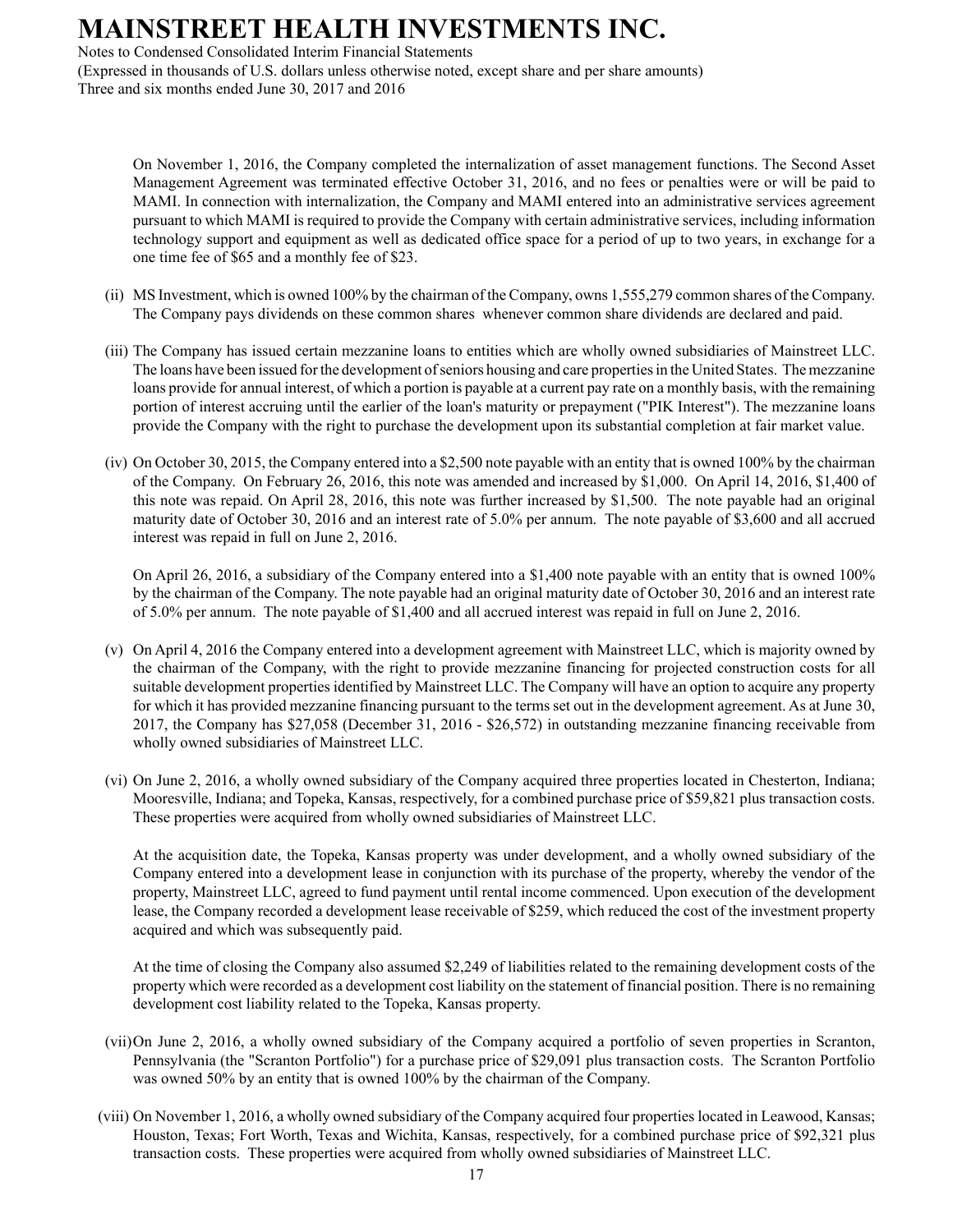Notes to Condensed Consolidated Interim Financial Statements

(Expressed in thousands of U.S. dollars unless otherwise noted, except share and per share amounts) Three and six months ended June 30, 2017 and 2016

At the acquisition date, all four properties were under development, and a wholly owned subsidiary of the Company entered into an income support agreement (the "Income Support Agreement") in conjunction with its purchase of the property, whereby the vendor of the property, Mainstreet LLC, agreed to fund payment until rental income commences. Upon execution of the development leases, the Company recorded an income support receivable of \$2,076, which reduced the cost of the investment properties acquired. The Leawood, Kansas property is operational and rent commenced on December 1, 2016. The Company has received full payment of the initial \$2,076 income support receivable recorded at acquisition. The Company has received additional payments under the Income Support Agreement of \$815 as of June 30, 2017 due to the timing of lease commencements on the remaining properties.

At the time of closing the Company also assumed \$2,984 of liabilities related to development costs of the properties which was recorded as a construction cost liability on the statement of financial position. Subsequent to the acquisition date, an additional \$14,333 of construction was completed on these properties as of June 30, 2017. The Company received a credit from Mainstreet LLC at closing in the amount of \$17,317 related to the construction costs to be completed.

- (ix) On December 22, 2016, a subsidiary of the Company entered into a full recourse loan agreement with MS Investment with a capacity of \$5,000 to be used by MS Investment for development costs, operating capital expenditures or other costs. \$2,500 of the loan was advanced to MS Investment on December 22, 2016, and an additional \$2,500 was advanced on January 6, 2017. The loan provides for an annual interest rate of 10.0%, of which 8.5% is payable at a current pay rate on a monthly basis, with an additional 1.5% accruing at PIK Interest and due at the repayment of the loan. The loan matures on December 22, 2018.
- (x) In July 2017, the Company entered into a definitive agreement to sell the Wichita, Kansas and Fort Worth, Texas properties to Mainstreet LLC for a combined purchase price of approximately \$47,298. The transaction is expected to close on or before December 29, 2017. In conjunction with this transaction, lease agreements to operate both properties were entered into by an affiliate of Mainstreet LLC and the Income Support Agreement has been terminated. The triple-net lease agreements have initial terms of 15 years and are at market rates, which are equal to the payments previously received under the Income Support Agreement. As a result of this transaction, the Company has revalued the income support receivable related to these properties, and has recorded a fair value gain (loss) of \$(553) and \$1,107 for the three and six months ended June 30, 2017, respectively, within change in financial instruments in the condensed consolidated interim statements of net income (loss) and comprehensive income (loss). As at June 30, 2017, the Company has included \$293 of income support receivable within other current assets.
- (xi) On July 25, 2017, the Company received total payments of \$6,673 representing full repayment of outstanding principal, accrued PIK Interest and current interest, as of the repayment date, on the mezzanine loans receivable from MS Aurora Holdings II, LLC and MS Phoenix Holdings, LLC. The total carrying value of these mezzanine loans was \$6,605 as at June 30, 2017.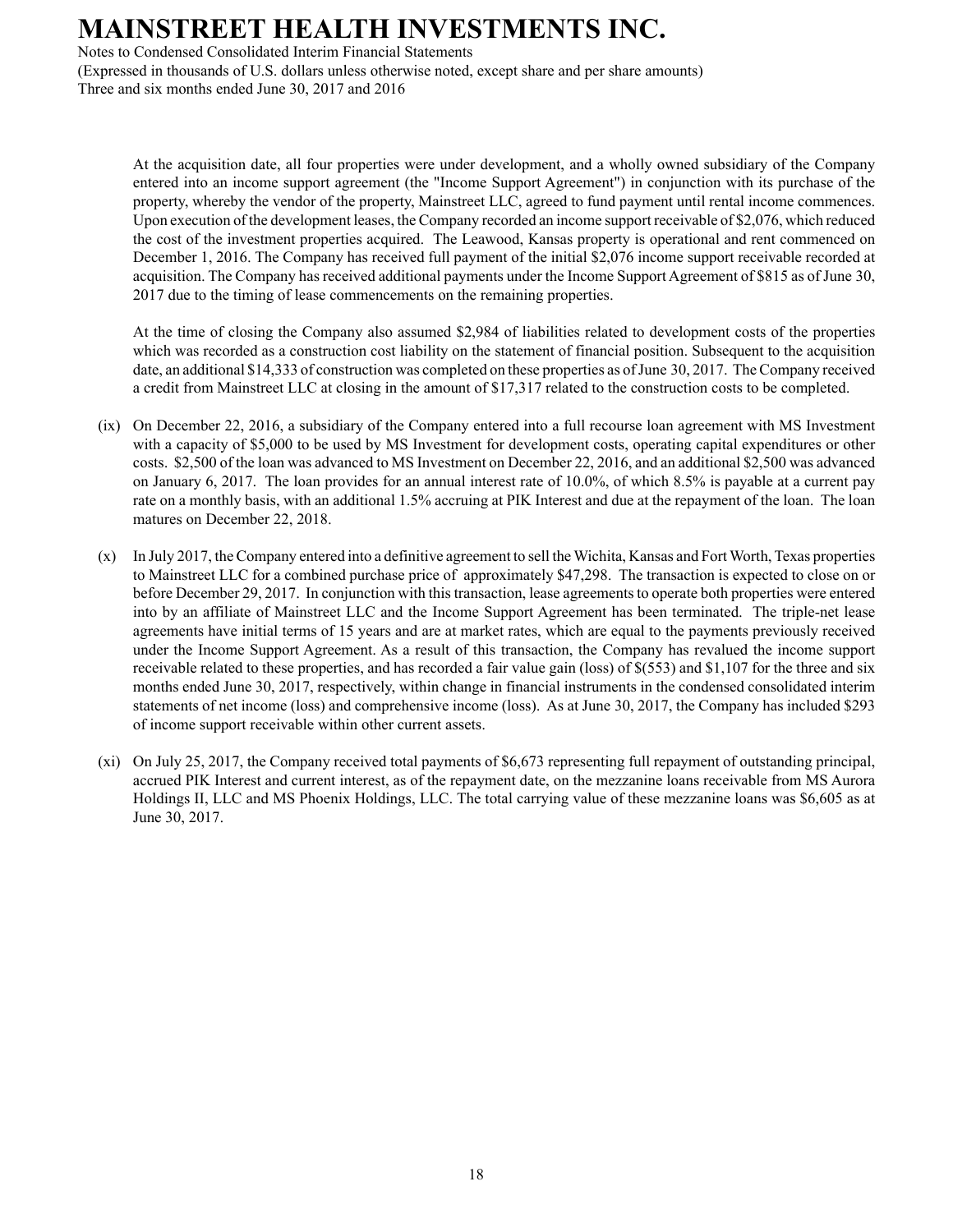Notes to Condensed Consolidated Interim Financial Statements

(Expressed in thousands of U.S. dollars unless otherwise noted, except share and per share amounts) Three and six months ended June 30, 2017 and 2016

For the periods ended June 30, 2017 and 2016 the condensed consolidated interim statements of income (loss) and other comprehensive income (loss) include the following revenue and expenses resulting from above transactions with Mainstreet LLC and its affiliates:

|                                                                           |    | Three months ended June 30, |      | Six months ended June 30, |                   |      |  |  |
|---------------------------------------------------------------------------|----|-----------------------------|------|---------------------------|-------------------|------|--|--|
| Transaction Type                                                          |    | 2017                        | 2016 |                           | 2017              | 2016 |  |  |
| Revenues:                                                                 |    |                             |      |                           |                   |      |  |  |
| Other income - loan interest revenue                                      | \$ | $1,108$ \$                  | 9    | \$                        | 2,199 \$          | 9    |  |  |
| Other income - investment in MS-SW<br>Development Fund Holdings, LLC      | \$ | 42                          |      |                           | 83                |      |  |  |
| Total                                                                     | \$ | 1,150                       | 9    | \$                        | 2,282 \$          | 9    |  |  |
| Expenses (income):                                                        |    |                             |      |                           |                   |      |  |  |
| General and administrative - management and<br>administrative service fee | S  | 67 \$                       | 250  | \$                        | 135 $\frac{1}{3}$ | 411  |  |  |
| Finance costs - interest on related party note<br>payable                 |    |                             | 36   |                           |                   | 72   |  |  |
| Change in fair value of financial instruments                             |    | 553                         |      |                           | (1,107)           |      |  |  |
| Total                                                                     |    | 620 \$                      | 286  | \$                        | $(972)$ \$        | 483  |  |  |

At June 30, 2017 and December 31, 2016, the condensed consolidated interim statements of financial position include the following related party balances:

| <b>Transaction Type</b>                            |    | June 30, 2017 | December 31, 2016 |        |  |
|----------------------------------------------------|----|---------------|-------------------|--------|--|
| Assets:                                            |    |               |                   |        |  |
|                                                    |    |               |                   |        |  |
| Tenant and other receivables - interest receivable | \$ | 355           | \$                | 307    |  |
| Loans receivable                                   |    | 32,097        |                   | 29,081 |  |
| Investment in MS-SW Development Fund Holdings, LLC |    | 977           |                   | 894    |  |
| Other - income support receivable                  |    | 293           |                   | 1,208  |  |
| Total assets                                       | \$ | 33,722        | \$                | 31,490 |  |
| Liabilities:                                       |    |               |                   |        |  |
| Accounts payable                                   | \$ | 59            | \$                | 19     |  |
| Construction payable                               |    | 271           |                   |        |  |
| <b>Total liabilities</b>                           | \$ | 330           | \$                | 19     |  |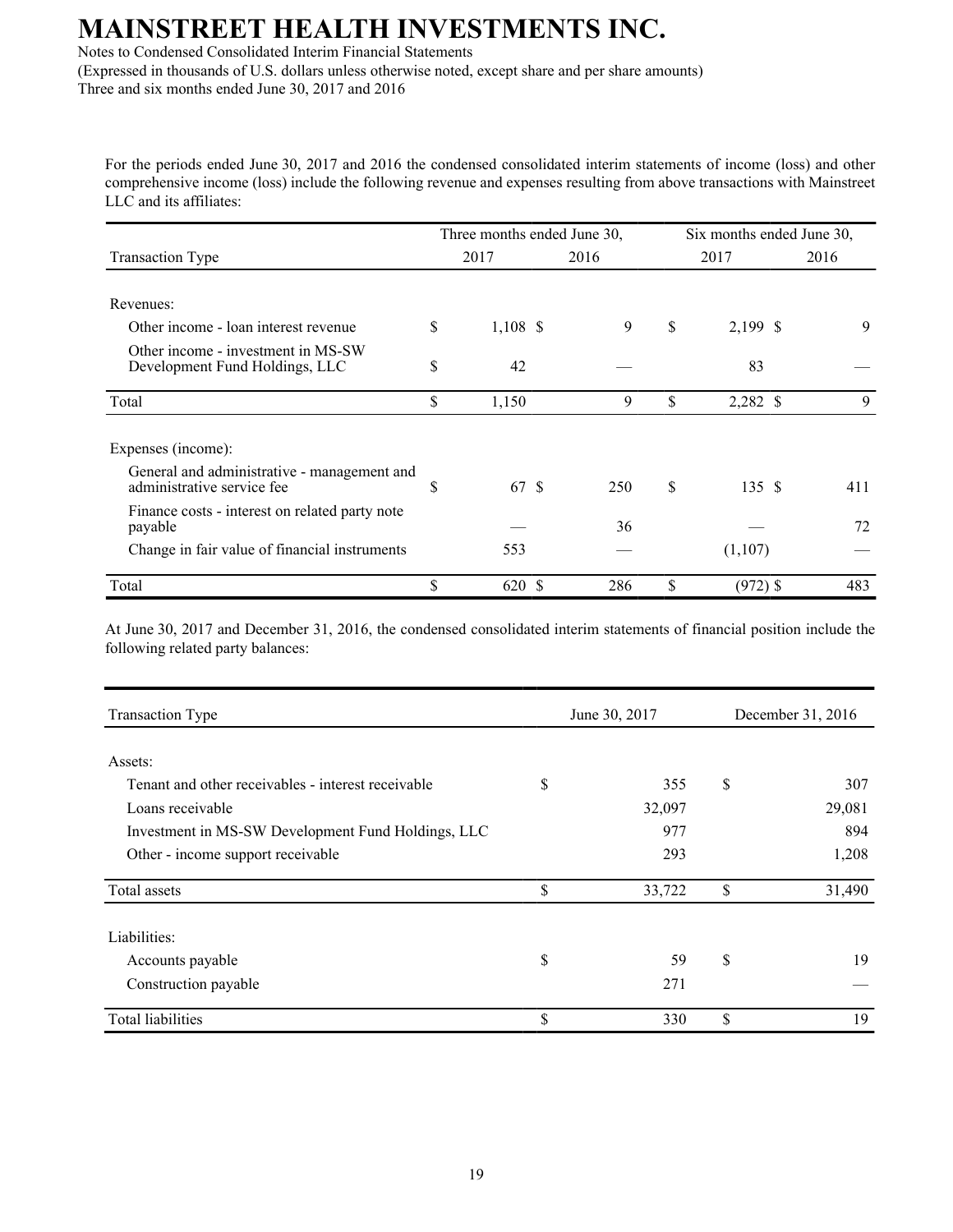Notes to Condensed Consolidated Interim Financial Statements

(Expressed in thousands of U.S. dollars unless otherwise noted, except share and per share amounts) Three and six months ended June 30, 2017 and 2016

### **17. Income taxes:**

The income tax expense in the condensed consolidated interim statements of net income (loss) and comprehensive income (loss) differs from that expected by applying the combined federal, provincial and state income tax rates of 26.5% (2016 - 26.5%). The differences for the three and six months ended June 30, 2017 and 2016 are as follows:

|                                                    | Three months ended June 30, |       | Six months ended June 30, |         |  |
|----------------------------------------------------|-----------------------------|-------|---------------------------|---------|--|
|                                                    | 2017                        | 2016  | 2017                      | 2016    |  |
| Income (loss) before income taxes                  | \$<br>8,142 \$              | (773) | \$<br>17,058 \$           | (2,178) |  |
| Income tax expense (recovery) at Canadian tax rate | 2,158                       | (205) | 4,521                     | (577)   |  |
| Non-deductible expenses                            | 95                          |       | 309                       |         |  |
| Difference in tax rate in foreign jurisdiction     | 1,155                       | (108) | 2,511                     | (306)   |  |
| Tax benefits not recognized                        |                             | 313   |                           | 883     |  |
| Other                                              | 28                          |       | 28                        |         |  |
| Income tax expense                                 | $3,436$ \$                  |       | \$<br>7,369 \$            |         |  |

## **18. Commitments and contingencies:**

On March 31, 2016, a subsidiary of the Company entered into a purchase and sale agreement to acquire a portfolio of three properties in Syracuse, New York for total consideration of \$50,863. As of June 30, 2017, one of these properties, Keepsake Village at Greenpoint, has yet to be acquired. The Company has a commitment to acquire Keepsake Village at Greenpoint for total consideration of \$11,018.

Pursuant to the Chesterton lease agreement and satisfaction of certain conditions, the tenant has an option prior to the end of the fifth year of the lease to increase rent to a level supported by certain metrics as identified in the lease agreement. In consideration for the exercise of such option, the Company is required to pay the tenant an amount equal to the capitalized value of the rent increase using a pre-determined capitalization rate. If such option is exercised, the tenant's rent is also increased by an amount equal to the consideration paid multiplied by the capitalization rate. The Company has not recorded any balance in the financial statements associated with this commitment.

Pursuant to the Scranton Portfolio purchase and sale agreement, if certain conditions are met, the Company will be obligated to make an earn-out payment to the seller of the properties. Additionally, pursuant to the Scranton Portfolio lease agreement, if an earn-out payment is made, the tenant's rent will increase at an amount equal to the consideration paid for the earn-out multiplied by a pre-determined rate. The Company has not recorded any balance in the financial statements associated with this commitment.

Pursuant to the Evanston lease agreement and satisfaction of certain conditions, the tenant has an option to increase rent to a level supported by certain metrics as identified in the lease agreement. In consideration for the exercise of such option, the Company is required to pay the tenant an amount equal to the capitalized value of the rent increase using a pre-determined capitalization rate. If such option is exercised, the tenant's rent is also increased by an amount equal to the consideration paid multiplied by the capitalization rate. The Company has not recorded any balance in the financial statements associated with this commitment.

There are risks which arise from the joint arrangements, including the willingness of the other partners to contribute or withdraw funds and a change in creditworthiness of the partner. As a result, there may be a requirement by the Company to contribute cash into the operating partnership.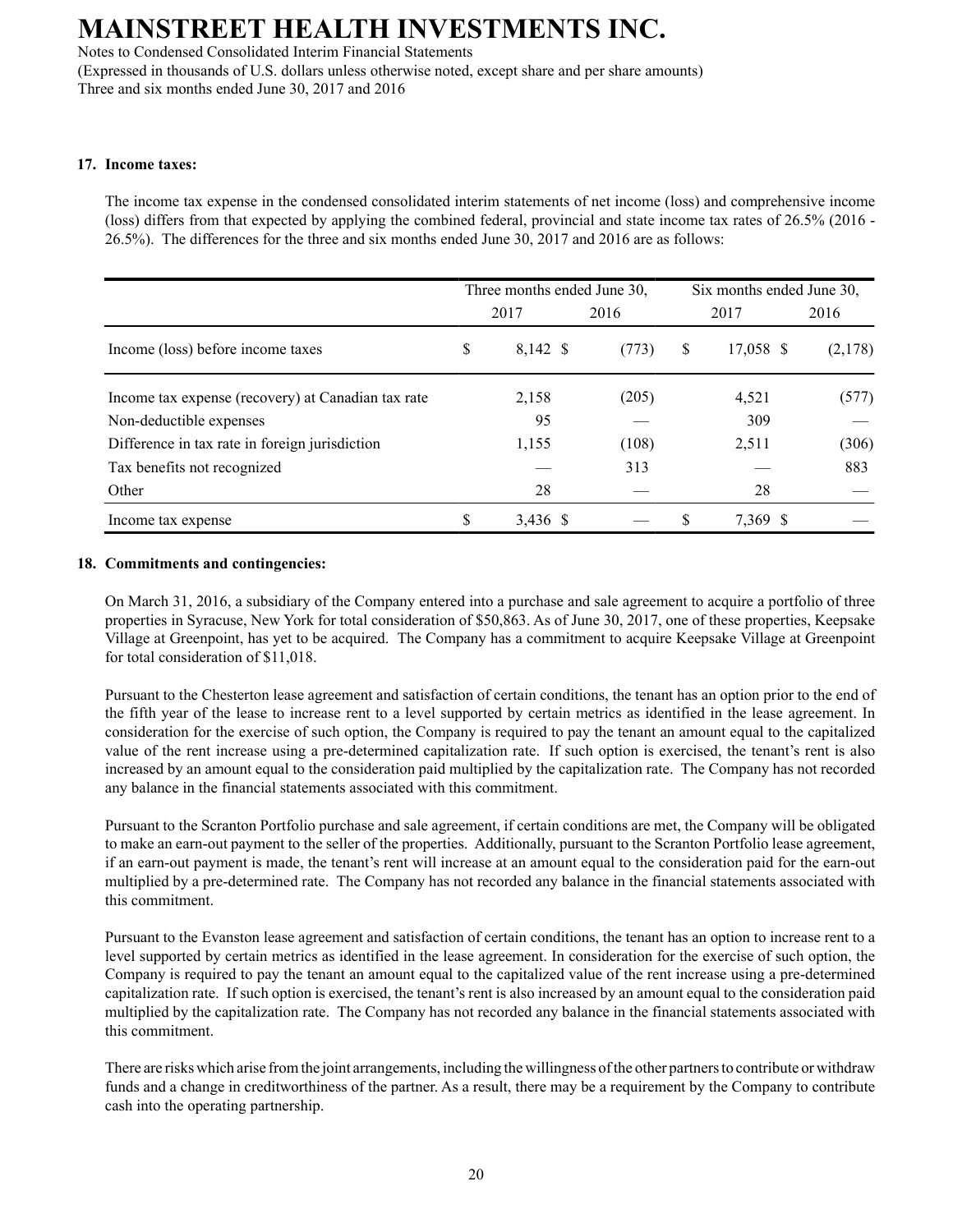Notes to Condensed Consolidated Interim Financial Statements (Expressed in thousands of U.S. dollars unless otherwise noted, except share and per share amounts) Three and six months ended June 30, 2017 and 2016

### **19. Fair value measurement:**

The fair value hierarchy of assets and liabilities measured at fair value on a recurring basis in the condensed consolidated interim statements of financial position is as follows:

|                                 | June 30, 2017  |         | December 31, 2016 |         |                |  |         |         |
|---------------------------------|----------------|---------|-------------------|---------|----------------|--|---------|---------|
|                                 | Level 1        | Level 2 |                   | Level 3 | Level 1        |  | Level 2 | Level 3 |
| Cash                            | \$<br>2,918 \$ |         | $-$ \$            |         | \$<br>7,651 \$ |  | $-$ \$  |         |
| Investment in MS-SW Development |                |         |                   |         |                |  |         |         |
| Fund Holdings LLC               |                |         |                   | 977     |                |  |         | 894     |
| Derivative asset                |                |         | 1,800             |         |                |  | 1,543   |         |
| Investment properties           |                |         |                   | 681,226 |                |  |         | 628,471 |
| Derivative liability            |                |         | (428)             |         |                |  |         |         |
|                                 |                |         |                   |         |                |  |         |         |

For the assets and liabilities measured at fair value as at June 30, 2017, there were no transfers between Level 1, Level 2 and Level 3 liabilities during the period. For changes in fair value measurements of investment properties included in Level 3 of the fair value hierarchy, refer to note 4 for details. The fair value of the Investment in MS-SW Development Fund Holdings LLC represents contributions made to the entity and the value of contractual returns accrued.

## *Fair value of financial instruments:*

The carrying amounts and fair values of financial instruments as shown in the condensed consolidated interim statements of financial position are shown in the table below. The table below excludes cash, restricted cash, trade and other receivables, accounts payable, accrued real estate taxes, accrued interest expense, accrued convertible debenture interest, note payable to related party, dividend payable and development cost liability, as the carrying amounts of these assets and liabilities are a reasonable approximation of fair value:

|                                                       | June 30, 2017 |                   |  |            |    | December 31, 2016 |  |            |  |
|-------------------------------------------------------|---------------|-------------------|--|------------|----|-------------------|--|------------|--|
|                                                       |               | Carrying<br>Value |  | Fair Value |    | Carrying<br>Value |  | Fair Value |  |
| Financial assets:                                     |               |                   |  |            |    |                   |  |            |  |
| Investment in MS-SW Development Fund Holdings,<br>LLC | \$            | 977 \$            |  | 977        | \$ | 894 \$            |  | 894        |  |
| Loans receivable                                      |               | 32,767            |  | 32,698     |    | 29,081            |  | 29,008     |  |
| Derivative instruments                                |               | 1,800             |  | 1,800      |    | 1,543             |  | 1,543      |  |
| Financial liabilities:                                |               |                   |  |            |    |                   |  |            |  |
| Mortgages payable                                     |               | 131,578           |  | 132,698    |    | 89,716            |  | 89,950     |  |
| Credit facilities                                     |               | 228,740           |  | 233,145    |    | 225,290           |  | 228,000    |  |
| Derivative instruments                                |               | 428               |  | 428        |    |                   |  |            |  |
| 2016 Convertible Debentures                           |               | 41,582            |  | 45,000     |    | 41.214            |  | 42,975     |  |

Fair value represents management's estimates of the fair market value at a given point in time, which may not reflect fair value in the future. These calculations are subjective and require estimation, and cannot be determined with precision. Changes in assumptions could significantly affect the estimates.